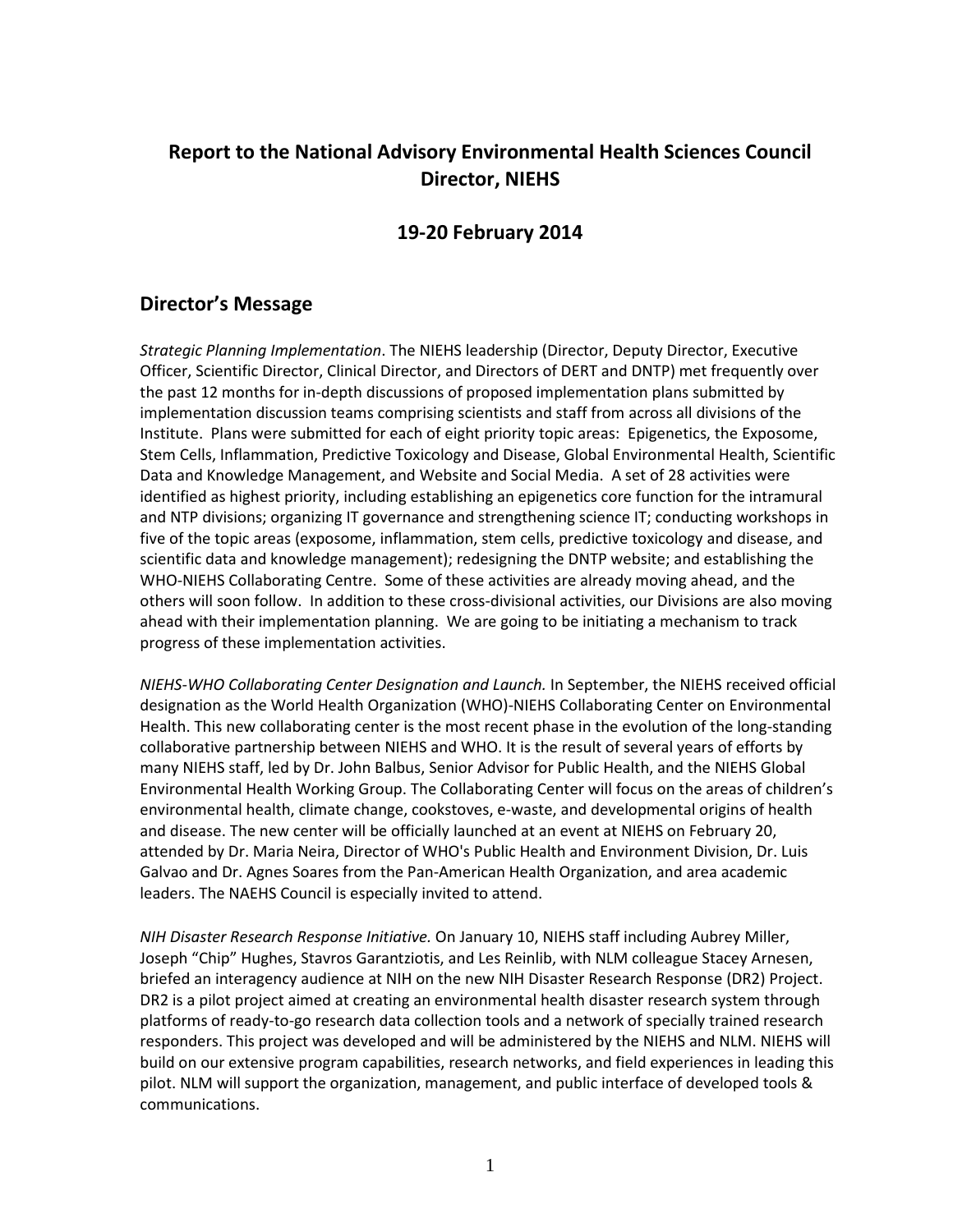In addition to tools, other goals include:

Environmental Health Science (EHS) Disaster Research Response Network

- NIEHS intramural/extramural researchers, Centers, grantees, and academic partners
- Researchers & end-users actively engaged in the ongoing development of the DR2 system
- Trained 'research responders' across the U.S. who are familiar with using the data collection tool platforms, protocols, and can deploy in the event of a disaster

• Network of subject matter and information experts that can be called upon for assistance Coordination & Integration with Disaster Response & Recovery Infrastructure

- Multi-stakeholder engagement and information sharing
- Training exercises for research responders and partners
- Disaster Research Response discussions and workshops
- Facilitate State and local environmental health research response capabilities regardless of federal disaster declarations or federal response efforts

*Tabletop Disaster Response Exercise.* Concurrent with the NIEHS Environmental Health Sciences Center Director's meeting April 7-9 in Los Angeles, CA, Institute staff of the Worker Education and Training Program will participate in a tabletop disaster response exercise with local health officials, emergency responders, resource managers, and others.

*Public Health and Land Planning.* Also concurrent with the Center directors meeting, on April 9 the Institute and the UCLA COEC will host a meeting that will bring together public health experts with land use and planning experts to discuss health implications of transit and Smart Growth issues in the area. Coordination of this meeting is being led by Andrea Hricko, COEC director and a long-time researcher on the health effects on people, especially children, of living in the Port of Los Angeles transit corridors.

*Research Agenda on Genetics of Birth Defects.* On January 22, NIEHS Director Linda Birnbaum participated in an all-day meeting to discuss development of an interdisciplinary research agenda for investigating the genetics of birth defects. The National Institute of Child Health and Human Development coordinated the NIH-sponsored meeting. Next steps include developing a white paper to help frame the research needs and a research agenda.

*NIEHS/NTP Staff Updates.* I'm pleased to share with you several updates to our NIEHS staff. In the Division of the National Toxicology Program (DNTP), Dr. Warren Casey has been appointed Director of the National Interagency Center for the Evaluation of Alternative Testing Methods. Dr. Michelle Hooth has been named chief of the NTP Program Operations Branch. Both had been serving in acting roles in these positions. Dr. Alfonso Latoni has been named Chief of the DERT Scientific Review Branch. Dr. Latoni comes to NIEHS following an 11-year career as a scientific review officer at the National Institute of Aging. He earned his Ph.D. from Boston College in sociology, with a focus on social economy and social policy. In addition, we recently graduated our third class from the NIEHS Leadership Development Program. This is an intensive, year long training of up and coming leaders from across all of the divisions of the Institute, and part of succession efforts to ensure that the NIEHS maintains good leadership by encouraging the professional growth of our staff.

### **Legislative and Budget Report**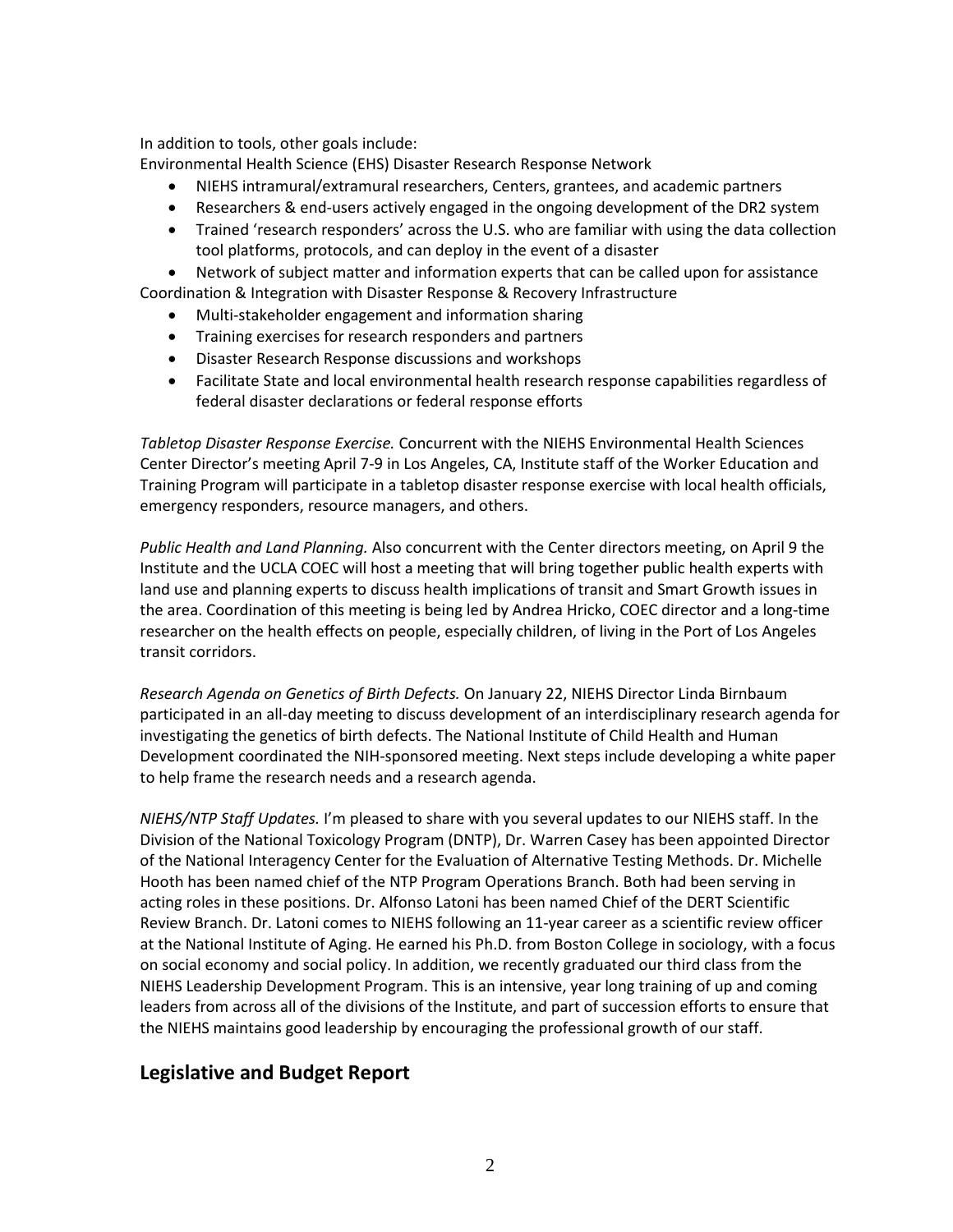#### *Appropriations*

On 10 December 2014, Senator Patti Murray (D-WA) and Representative Paul Ryan (R-WI) announced their budget deal, which provides relief from the threat of a shutdown until 1 October 2015.

- The total budget for all discretionary spending for FY 2014 will be \$1.012 trillion compared to the total for FY 2013 of \$988 billion. Discretionary defense programs would receive \$520,464,000,000; discretionary domestic programs, \$491,773,000,000.
- The total budget for discretionary spending for FY 2015 will be \$1.014 trillion with \$521,272,000,000 for defense and \$492,356,000,000 for domestic discretionary programs.

The Report accompanying the FY 2014 Labor, HHS appropriation includes a long list of provisions related to NIH. Some are listed at the end of this report. The report accompanying the Interior, Environment appropriation, for the second time, asks NIEHS to explore the feasibility of incorporating a nominal fee to recoup costs associated with the NIEHS Superfund Worker training Program and to report to Congress on its findings and recommendations.

|                                     | <b>FY 2012</b><br><b>Appropriation</b> | <b>FY2013</b><br><b>Enacted</b><br>Level** | <b>FY 2014</b><br><b>President's</b><br><b>Request</b> | <b>FY 2014</b><br><b>Appropriation</b> |
|-------------------------------------|----------------------------------------|--------------------------------------------|--------------------------------------------------------|----------------------------------------|
| <b>NIH</b>                          | \$30,623,259,131                       | \$29,098,665,708                           | \$31,093,776,000                                       | \$29,926,104,000                       |
| <b>Common</b>                       | \$                                     | \$                                         | \$                                                     | \$                                     |
| <b>Fund</b>                         | 544,930,000                            | 516,488,518                                | 572,948,000                                            | 533,039,000                            |
| <b>NIEHS</b>                        | \$                                     | \$                                         | \$                                                     | \$                                     |
|                                     | 685,570,818                            | 649,788,725                                | 691,348,000                                            | 665,439,000                            |
| Superfund*                          | \$                                     | \$                                         | \$                                                     | \$                                     |
|                                     | 78,927,514                             | 74,808,039                                 | 79,411,000                                             | 77,349,000                             |
| <b>NIEHS/DOE</b><br><b>Training</b> | \$<br>10,000,000                       | \$<br>9,230,000                            |                                                        |                                        |

### *Environmental Science*

*Six Cities Data*. On 14 November 2013, the House Science, Space, and Technology Committee chaired by Lamar Smith (R-TX) held a hearing on Strengthening Transparency and Accountability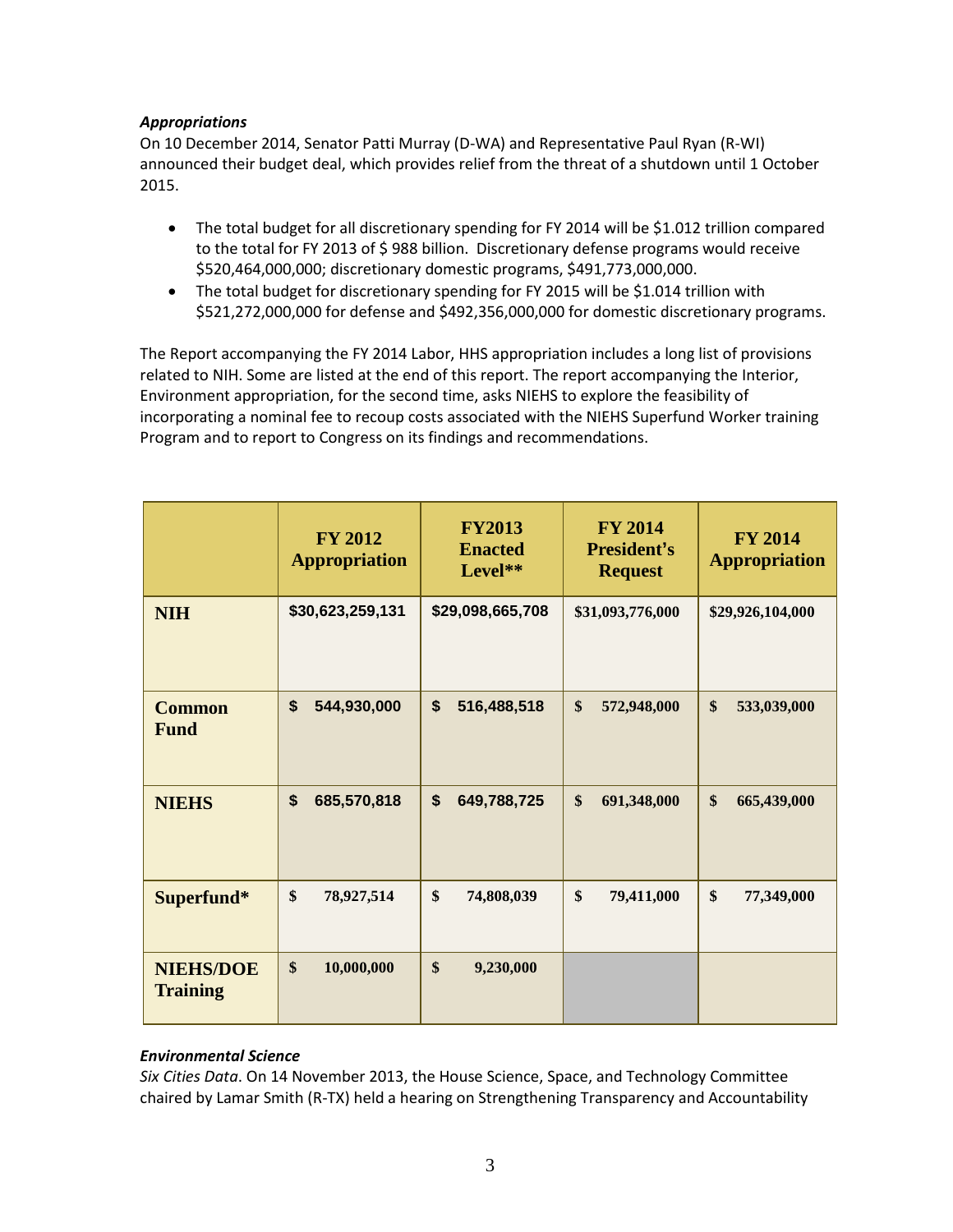within EPA. Republican members raised the issue of data from the Six Cities Study. The legislation that Smith plans to introduce will "stop EPA from basing regulations on undisclosed and unverified information" will be very problematic. In July, EPA agreed to provide the health research data used to justify some of its most sweeping clean air regulations in exchange for cancellation of a filibuster against the confirmation of Gina McCarthy as EPA administrator. Harvard, the owner of the Six Cities data, has written a letter to EPA saying, "Large long-term epidemiological studies, like the air pollution research in question, rely on the participation of thousands of human participants. Without assurances that their private medical and other identifying information will be protected people would not agree to be part of such studies. In this case, Harvard researchers promised to ensure confidentiality not just to the participants themselves, but also to federal and state agencies."

*President's Climate Action Plan*. On 16 January 2014, the Senate Environment and Public Works Committee, Chaired by Senator Barbara Boxer (D-CA), held a hearing to review federal programs that are part of the President's Climate Action Plan. The hearing centered on key actions related to the Plan, including EPA's new and existing source performance standards for power plants, GSA's initiative to cut greenhouse gas emissions from government agencies by 50 percent in 2013, and Fish and Wildlife's efforts to protect land and wildlife from sea level rise and climate change.

#### *Briefings*

On 12 Sep 2013, John Balbus, NIEHS Senior Advisor for Public Health, participated in a Congressional briefing on **climate change** sponsored by the American Lung Association and hosted by Representative Lois Capps (D-CA).

On 19 Sep 2013, Linda Birnbaum and the actress Fran Drescher participated in two Congressional briefings. The first, on **women's cancer**, was sponsored by the Heinz Center Breast Cancer Initiative, Congressional Families for the Prevention of Cancer, and Executive Women in Government. The second event, hosted by Representative Ted Deutch (D-FL), focused on **environmental exposures and cancer**. Birnbaum talked about NIEHS research results related to cancer.

On 30 Oct 2013, Senator Kirsten Gillibrand hosted a briefing on "**Protecting Children's Health for a Lifetime: How the Environment Influences Health and Development.**" Sponsors included the Friends of NIEHS, American Academy of Pediatrics, Children's Environmental Health Network, Society for Occupational and Environmental Health, and Trust for America's Health. The briefing was part of the celebration of the 15<sup>th</sup> anniversary of the NIEHS/EPA Children's Environmental Health Centers. Linda Birnbaum provided an overview of center research and accomplishments. Grantees Gregory Diette, Johns Hopkins; Brenda Eskenazi, UC Berkeley; and Frederica Perera, Columbia; described research and accomplishments at their centers.

#### *Bills*

On 23 Oct 2013, Representative James Lankford (R-OK) introduced HR 3316, the **Grant Reform and New Transparency Act**. It requires posting grant award information for each competitive federal grant on a web site. Specifically, it would require posting the executed grant agreement, a copy of the proposal, award decision documentation and rankings, justification for deviating from rankings, and disclosure of information on peer-reviewers. In addition, the bill would require posting of grant performance at the completion of the project.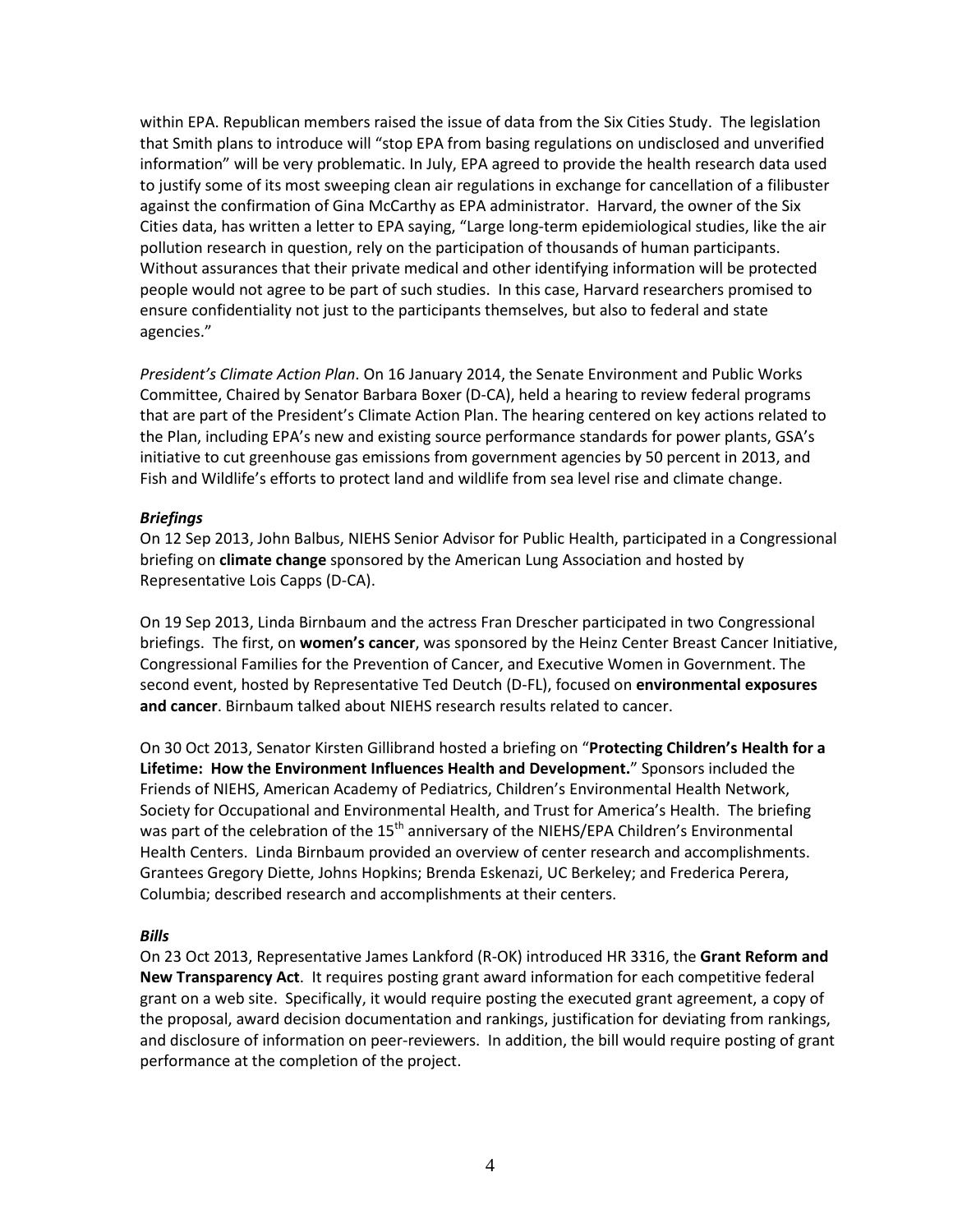On 18 November 2013, the House passed HR 2061, the **Digital Accountability Act**, by a vote of 388- 1. Section 9 of the bill contains provisions that would place multiple restrictions on federal travel and conferences. The bill has been referred to the Senate Committee on Homeland Security and Government Affairs.

### *Report Accompanying the FY 2014 Labor, HHS Appropriation: Major Features Affecting NIH*

- **Total Funding.** The National Institutes of Health (NIH) FY2014 funding level is \$30.15 billion, \$1 billion over FY2013 post-sequester number (program level), providing about three percent more for most ICs. This total includes funding for the NIEHS Superfund Programs, mandatory budget authority for Type I diabetes, and PHS Evaluation funds allocated to the National Library of Medicine.
- **ICs.** The increases are generally distributed proportionately among NIH Institutes and Centers (ICs). Programs and offices within OD receive increases proportional to the overall increase, unless otherwise specified.
- **Priority-setting Review.** The NIH Director is directed to conduct an NIH-wide review of how the priority-setting process affects program goals and the overall NIH research portfolio, and that of each IC.
- **Scientifically Based Strategic Planning**. The National Institutes of Health Reform Act of 2006 included a provision that requires the NIH Director to ensure implementation of scientifically based strategic planning. The bill directs the NIH Director to provide a report on NIH actions to ensure that the requirement for scientifically based NIH-wide strategic planning is fully implemented.
- **Consolidated Communications Activities**. The NIH Director is expected to develop an NIH- wide process to reduce duplication, consolidate and improve efficiencies, improve coordination of messages, and generally reduce costs in this area.
- **Improved Coordination and Dissemination of Research**. NIH is directed to work with other HHS operating divisions to establish a more systematic means of disseminating research results.
- **Alzheimer's disease.** The bill provides a \$100 million increase over the FY2013 funding level for Alzheimer's disease research at the National Institute of Aging.
- **IDeA.** \$273,325,000 is allocated for the Institutional Development Awards (IDeA), an increase of \$11.7 million.
- **NCATS.** Funding has been added to NCATS to reflect movement of the Drug Repurposing, BriDGs, and Molecular Libraries programs from the Common Fund to NCATS. There is statutory language that "at least \$474,746,000" be used for the Clinical and Translational Science Awards Program (CTSA) within NCATS.
- **NCS.** \$165,000,000 shall be for the National Children's Study (NCS), except that not later than July 15, 2014, the Director shall estimate the amount needed for the NCS during FY2014, and any funds in excess of the estimated need shall be transferred to and merged with the accounts for the various Institutes and Centers in proportion to their shares of total NIH appropriations made by this Act.
- **BRAIN Initiative**. The bill provides support to the BRAIN Initiative, a multi-agency effort that also involves the National Science Foundation, the Defense Advanced Research Projects Agency and several private sector partners. The National Institute of Neurological Disorders and Stroke and the National Institute of Mental Health are expected to collaborate with the other ICs.
- **Travel and Conference Spending.** The bill continues conference and travel restrictions government-wide, unchanged from the previous Act.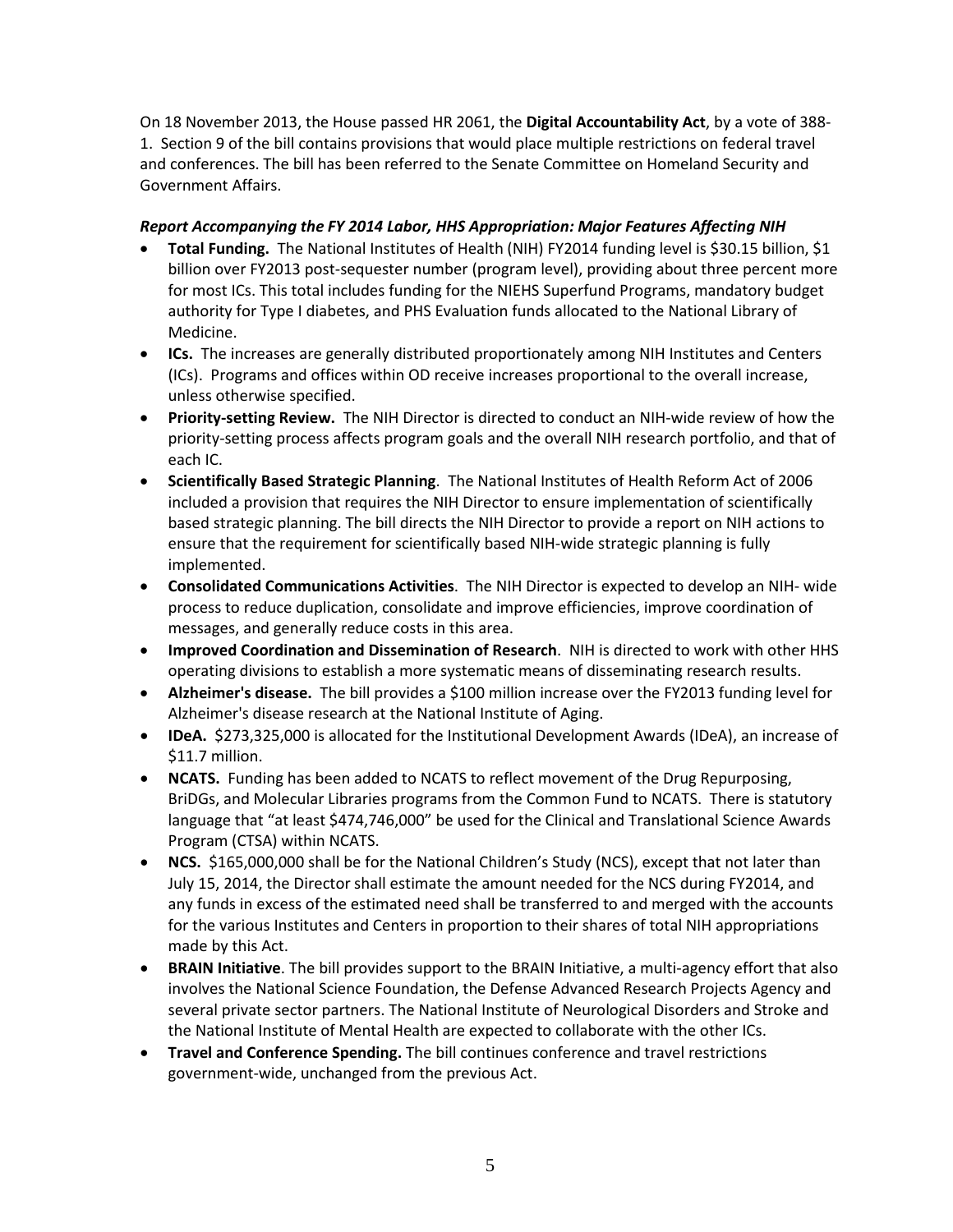- **Institute & Center Office of Director Costs**. The NIH is expected to provide, in the FY2015 and future budget requests, a table that lists the total funding provided to the Director's Office of each IC and the NIH Director, that breaks out the cost of travel, personnel, and performance bonuses by IC.
- **STEM Programs**. The NIH is directed to continue funding these programs in FY2014 and sufficient funding is provided within OD to include the Office of Science Education. The NIH shall continue these programs based on the same policies that existed at the start of FY2013. The agreement does not support NIH's proposed new educational programs.
- **Research Centers in Minority Institutions Program (RCMI)**. The NIH is expected to continue to support RCMI at no less than the FY2013 level.
- **Extramural-Intramural.** NIH is expected to ensure that the proportion of resources shifted out of the extramural program to intramural, outside of the recognized fixed costs, are based on specific scientific criteria and include advanced consultation with the extramural community.
- **Additional Scrutiny on Extramural Investigators.** The NIH has announced plans to impose an additional level of scrutiny on extramural principal investigators with grants of \$1,500,000 or more. The NIH is directed to ensure that this policy, and any other new measures which are intended to improve oversight and accountability for extramural researchers, should apply equally to intramural researchers as well.
- **Administrative Burden Reduction Workgroup.** The Director of NIH should establish a workgroup including universities, not-for-profits, and institutes receiving support from NIH, to track and measure administrative burden on entities participating in NIH-supported activities and develop a plan to reduce such administrative burden as practicable.
- **Stipends.** NIH is directed to provide inflationary increases to research training stipends that are not below the federal pay policy.
- **Pathways to Independence Program.** All ICs are expected to support the Pathways to Independence Program, which provides new investigators with mentored grants that later convert into independent research project grants.
- **RPGs.** NIH is expected to support as many scientifically meritorious new and competing research project grants as possible, at a reasonable award level.
- **Big Data.** The NIH Director shall provide a report on Core Techniques and Technologies for Advancing Big Data that describes the policies, procedures, and processes in place to safeguard all the biomedical data, tools, analysis, and other similar forms of data accessible through the Big Data initiative. The report should detail how NIH plans to ensure that this data is not used for any other purpose than biomedical research.
- **Dental Materials Research.** The U.N. Environmental Programme International Negotiating Committee's treaty on mercury calls for the reduction in the use of dental amalgam containing mercury. The NIH Director is expected to make the development of alternative dental restorative materials a high priority.

#### *New Language in General Provisions:*

**Public Access (Sec. 527)—** Each Federal agency, or in the case of an agency with multiple bureaus, each bureau (or operating division) funded under this Act that has research and development expenditures in excess of \$100,000,000 per year shall develop a Federal research public access policy that provides for  $-(1)$  the submission to the agency, agency bureau, or designated entity acting on behalf of the agency a machine-readable version of the author's final peer-reviewed manuscripts that have been accepted for publication in peer-reviewed journals describing research supported, in whole or in part, from funding by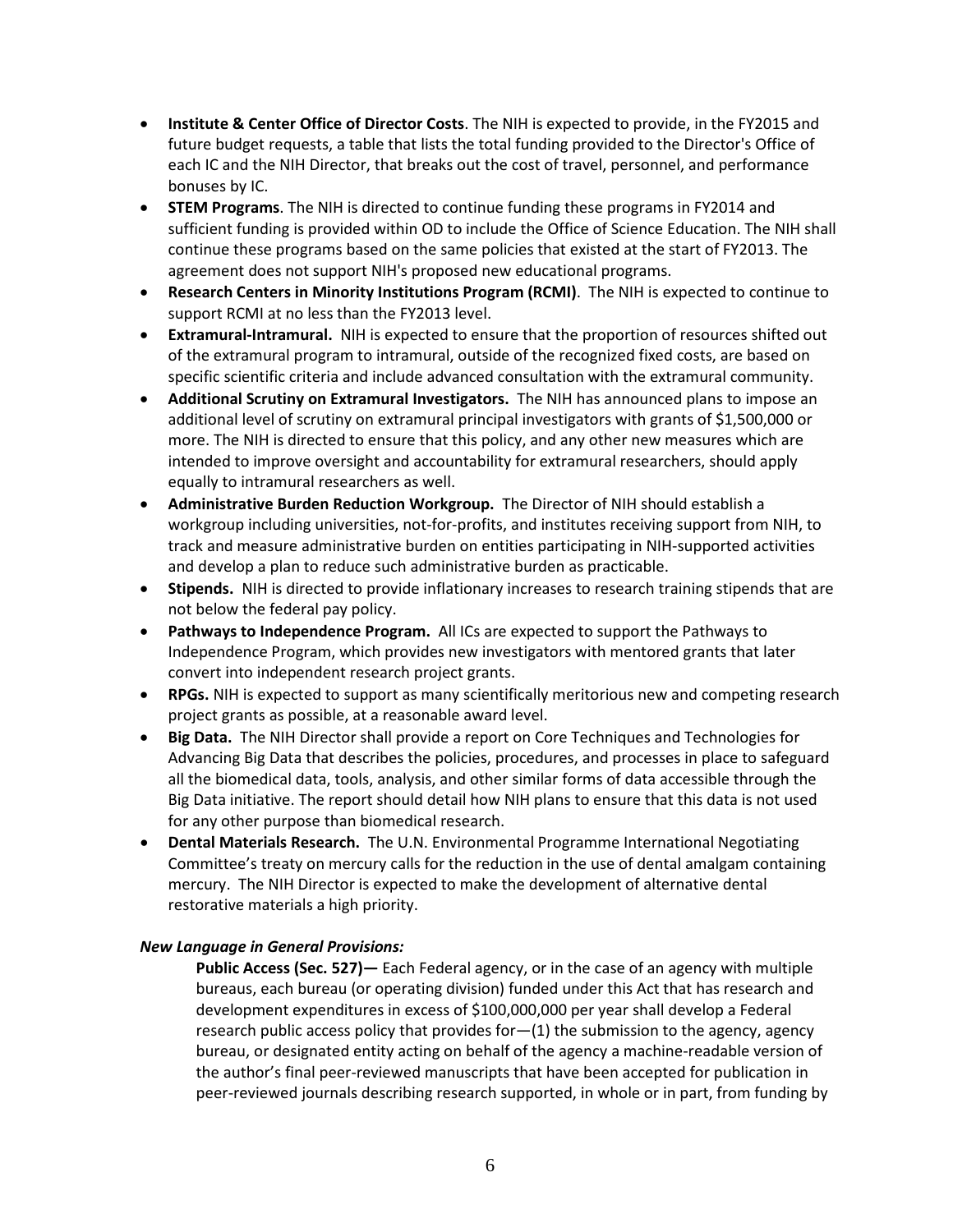the Federal Government; (2) free online public access to such final peer- reviewed manuscripts or published versions not later than 12 months after the official date of publication; and (3) compliance with all relevant copyright laws.

# **Science Advances**

*One NIEHS* (NIEHS authors' groups in parens)*:*

• *Mimicking of estradiol binding by flame retardants and their metabolites: a crystallographic analysis. [Gosavi RA](http://www.ncbi.nlm.nih.gov/pubmed?term=Gosavi%20RA%5BAuthor%5D&cauthor=true&cauthor_uid=23959441) (DIR), [Knudsen GA,](http://www.ncbi.nlm.nih.gov/pubmed?term=Knudsen%20GA%5BAuthor%5D&cauthor=true&cauthor_uid=23959441) [Birnbaum LS](http://www.ncbi.nlm.nih.gov/pubmed?term=Birnbaum%20LS%5BAuthor%5D&cauthor=true&cauthor_uid=23959441) (OD), [Pedersen LC](http://www.ncbi.nlm.nih.gov/pubmed?term=Pedersen%20LC%5BAuthor%5D&cauthor=true&cauthor_uid=23959441) (DIR). Environ Health Perspect. 2013 Oct;121(10):1194-9. doi: 10.1289/ehp.1306902. Epub 2013 Aug 13.*

<http://www.ncbi.nlm.nih.gov/pmc/articles/PMC3801471/>

• *Urogenital epithelial cells as simple markers of estrogen response in infants: methods and applications Adgent, MA, (DIR) Flake, GP (NTP), Umbach, DM (DIR), Stallings, VA, Bernbaum, JC and Rogan, WJ (DIR). [Journal Article] PLoS One (2013) v. 8 (10): pp. e77061.*  <http://dx.doi.org/10.1371/journal.pone.0077061>

*DNTP:*

- *Report on the international workshop on alternatives to the murine histamine sensitization test (HIST) for acellular pertussis vaccines: State of the science and the path forward [Isbrucker R,](http://www.ncbi.nlm.nih.gov/pubmed?term=Isbrucker%20R%5BAuthor%5D&cauthor=true&cauthor_uid=24394373) [Arciniega J,](http://www.ncbi.nlm.nih.gov/pubmed?term=Arciniega%20J%5BAuthor%5D&cauthor=true&cauthor_uid=24394373) [McFarland R,](http://www.ncbi.nlm.nih.gov/pubmed?term=McFarland%20R%5BAuthor%5D&cauthor=true&cauthor_uid=24394373) [Chapsal JM,](http://www.ncbi.nlm.nih.gov/pubmed?term=Chapsal%20JM%5BAuthor%5D&cauthor=true&cauthor_uid=24394373) [Xing D,](http://www.ncbi.nlm.nih.gov/pubmed?term=Xing%20D%5BAuthor%5D&cauthor=true&cauthor_uid=24394373) [Bache C,](http://www.ncbi.nlm.nih.gov/pubmed?term=Bache%20C%5BAuthor%5D&cauthor=true&cauthor_uid=24394373) [Nelson S,](http://www.ncbi.nlm.nih.gov/pubmed?term=Nelson%20S%5BAuthor%5D&cauthor=true&cauthor_uid=24394373) [Costanzo A,](http://www.ncbi.nlm.nih.gov/pubmed?term=Costanzo%20A%5BAuthor%5D&cauthor=true&cauthor_uid=24394373) [Hoonakker M,](http://www.ncbi.nlm.nih.gov/pubmed?term=Hoonakker%20M%5BAuthor%5D&cauthor=true&cauthor_uid=24394373) [Castiaux A,](http://www.ncbi.nlm.nih.gov/pubmed?term=Castiaux%20A%5BAuthor%5D&cauthor=true&cauthor_uid=24394373) [Halder M,](http://www.ncbi.nlm.nih.gov/pubmed?term=Halder%20M%5BAuthor%5D&cauthor=true&cauthor_uid=24394373) [Casey W](http://www.ncbi.nlm.nih.gov/pubmed?term=Casey%20W%5BAuthor%5D&cauthor=true&cauthor_uid=24394373) (NTP), [Johnson N,](http://www.ncbi.nlm.nih.gov/pubmed?term=Johnson%20N%5BAuthor%5D&cauthor=true&cauthor_uid=24394373) [Jones B,](http://www.ncbi.nlm.nih.gov/pubmed?term=Jones%20B%5BAuthor%5D&cauthor=true&cauthor_uid=24394373) [Doelling V,](http://www.ncbi.nlm.nih.gov/pubmed?term=Doelling%20V%5BAuthor%5D&cauthor=true&cauthor_uid=24394373) [Sprankle C,](http://www.ncbi.nlm.nih.gov/pubmed?term=Sprankle%20C%5BAuthor%5D&cauthor=true&cauthor_uid=24394373) [Rinckel L,](http://www.ncbi.nlm.nih.gov/pubmed?term=Rinckel%20L%5BAuthor%5D&cauthor=true&cauthor_uid=24394373) [Stokes W\(](http://www.ncbi.nlm.nih.gov/pubmed?term=Stokes%20W%5BAuthor%5D&cauthor=true&cauthor_uid=24394373)NTP). [Journal article] Biologicals (2014) [InPress]* <http://dx.doi.org/10.1016/j.biologicals.2013.11.011>
- *Methylarsonous acid causes oxidative DNA damage in cells independent of the ability to biomethylate inorganic arsenic Tokar EJ, C Kojima and MP Waalkes [Journal article] Arch. Toxicol. (2013 Oct 5) [ePub]*  <http://dx.doi.org/10.1007/s00204-013-1141-2>

*DIR* 

- *Global DNA methylation and one-carbon metabolism gene polymorphisms and the risk of breast cancer in the Sister Study Deroo LA, SC Bolick, Z Xu, DM Umbach, D Shore, CR Weinberg, DP Sandler and JA Taylor [Journal article] Carcinogenesis (2013 Nov 23) [ePub]*  <http://dx.doi.org/10.1093/carcin/bgt342>
- *Admixture Mapping of Prostate Cancer in African Americans Participating in the North Carolina-Louisiana Prostate Cancer Project (PCaP) Bensen, JT, Xu, ZL, McKeigue, PM, Smith, GJ, Fontham, ETH, Mohler, JL and Taylor, JA* [Journal Article] *Prostate* (2014) v. 74 (1): pp. 1- 9<http://dx.doi.org/10.1002/pros.22722>
- *A polymorphic p53 response element in KIT ligand influences cancer risk and has undergone natural selection Zeron-Medina, J, Wang, X, Repapi, E, Campbell, MR, Su, D, Castro-Giner, F, Davies, B, Peterse, EFP, Sacilotto, N, Walker, GJ, Terzian, T, Tomlinson, IP,*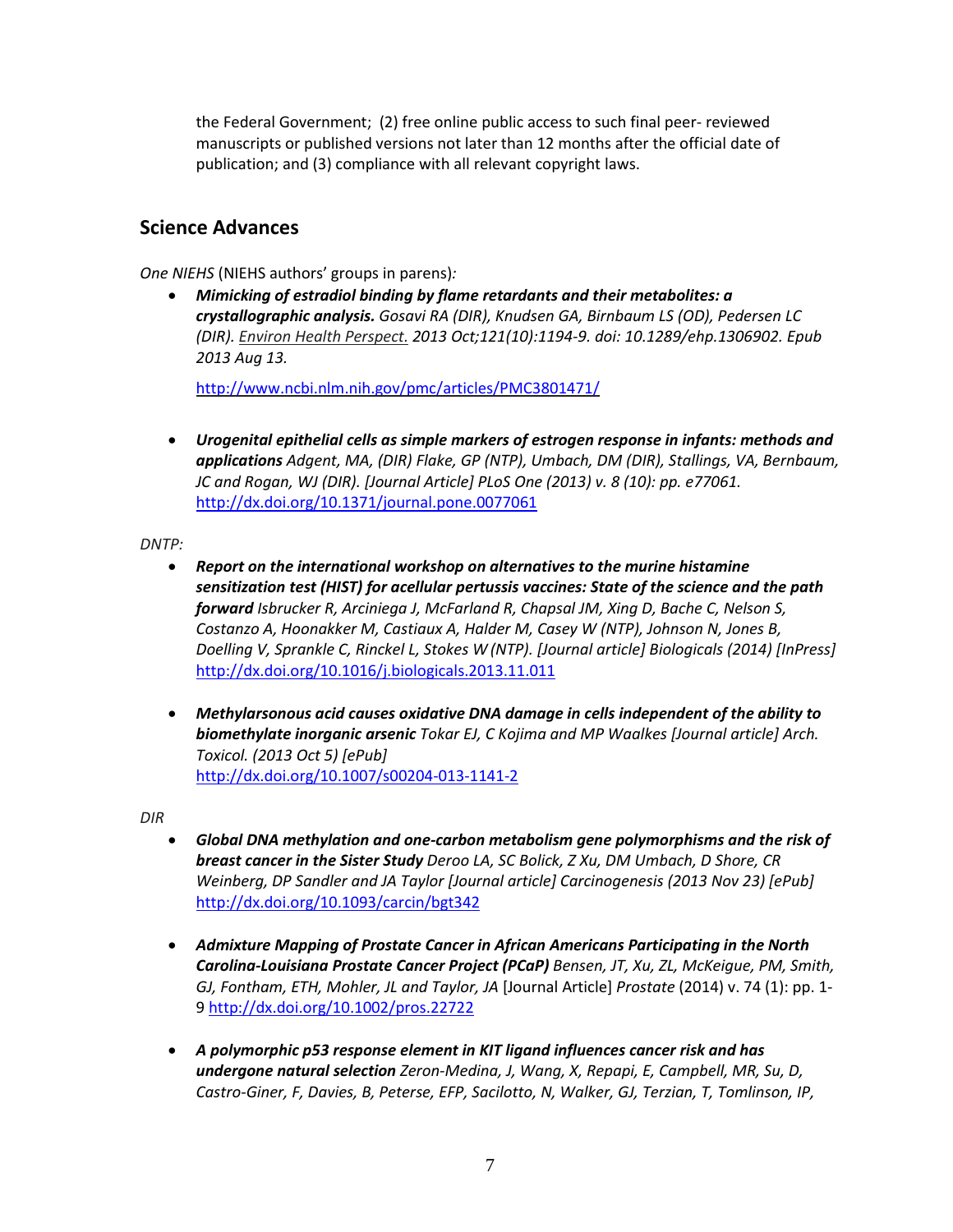*Box, NF, Meinshausen, N, De Val, S, Bell, DA and Bond, GL [Journal Article] Cell (2013) v. 155 (2): pp. 410-422* <http://dx.doi.org/10.1016/j.cell.2013.09.017>

- *The Sister Chromatid Cohesion Pathway Suppresses Multiple Chromosome Gain and Chromosome Amplification Covo, S, Puccia, CM, Argueso, JL, Gordenin, DA and Resnick, MA [Journal Article] Genetics (2013) [ePub]*  <http://dx.doi.org/10.1534/genetics.113.159202>
- *Essential role of stress hormone signaling in cardiomyocytes for the prevention of heart disease Oakley RH (DIR), R Ren (DIR), D Cruz-Topete (DIR), GS Bird (DIR), PH Myers (DIR), MC Boyle (NTP), MD Schneider, MS Willis and JA Cidlowski (DIR) [Journal Article] Proc. Natl. Acad. Sci. U. S. A. (2013) v. 110 (42): pp. 17035-40*  <http://dx.doi.org/10.1073/pnas.1302546110>

*DERT:* 

• *Ancestral dichlorodiphenyltrichloroethane (DDT) exposure promotes epigenetic transgenerational inheritance of obesity. [Skinner MK,](http://www.ncbi.nlm.nih.gov/pubmed?term=Skinner%20MK%5BAuthor%5D&cauthor=true&cauthor_uid=24228800) [Manikkam M,](http://www.ncbi.nlm.nih.gov/pubmed?term=Manikkam%20M%5BAuthor%5D&cauthor=true&cauthor_uid=24228800) [Tracey R,](http://www.ncbi.nlm.nih.gov/pubmed?term=Tracey%20R%5BAuthor%5D&cauthor=true&cauthor_uid=24228800) [Guerrero-](http://www.ncbi.nlm.nih.gov/pubmed?term=Guerrero-Bosagna%20C%5BAuthor%5D&cauthor=true&cauthor_uid=24228800)[Bosagna C,](http://www.ncbi.nlm.nih.gov/pubmed?term=Guerrero-Bosagna%20C%5BAuthor%5D&cauthor=true&cauthor_uid=24228800) [Haque M,](http://www.ncbi.nlm.nih.gov/pubmed?term=Haque%20M%5BAuthor%5D&cauthor=true&cauthor_uid=24228800) [Nilsson EE](http://www.ncbi.nlm.nih.gov/pubmed?term=Nilsson%20EE%5BAuthor%5D&cauthor=true&cauthor_uid=24228800) BMC Med 2013 Oct 23;11:228. doi: 10.1186/1741-7015-11- 228.*

<http://www.ncbi.nlm.nih.gov/pmc/articles/PMC3853586/>

• *Analysis of immune-related loci identifies 48 new susceptibility variants for multiple sclerosis. [International Multiple Sclerosis Genetics Consortium \(IMSGC\),](http://www.ncbi.nlm.nih.gov/pubmed?term=%22International%20Multiple%20Sclerosis%20Genetics%20Consortium%20(IMSGC)%22%5BCorporate%20Author%5D) [Beecham AH,](http://www.ncbi.nlm.nih.gov/pubmed?term=Beecham%20AH%5BAuthor%5D&cauthor=true&cauthor_uid=24076602) [Patsopoulos NA,](http://www.ncbi.nlm.nih.gov/pubmed?term=Patsopoulos%20NA%5BAuthor%5D&cauthor=true&cauthor_uid=24076602) [Xifara DK,](http://www.ncbi.nlm.nih.gov/pubmed?term=Xifara%20DK%5BAuthor%5D&cauthor=true&cauthor_uid=24076602) [Davis MF,](http://www.ncbi.nlm.nih.gov/pubmed?term=Davis%20MF%5BAuthor%5D&cauthor=true&cauthor_uid=24076602) [Kemppinen A,](http://www.ncbi.nlm.nih.gov/pubmed?term=Kemppinen%20A%5BAuthor%5D&cauthor=true&cauthor_uid=24076602) [Cotsapas C,](http://www.ncbi.nlm.nih.gov/pubmed?term=Cotsapas%20C%5BAuthor%5D&cauthor=true&cauthor_uid=24076602) [Shah TS,](http://www.ncbi.nlm.nih.gov/pubmed?term=Shah%20TS%5BAuthor%5D&cauthor=true&cauthor_uid=24076602) [Spencer C,](http://www.ncbi.nlm.nih.gov/pubmed?term=Spencer%20C%5BAuthor%5D&cauthor=true&cauthor_uid=24076602) [Booth](http://www.ncbi.nlm.nih.gov/pubmed?term=Booth%20D%5BAuthor%5D&cauthor=true&cauthor_uid=24076602)  [D,](http://www.ncbi.nlm.nih.gov/pubmed?term=Booth%20D%5BAuthor%5D&cauthor=true&cauthor_uid=24076602) [Goris A,](http://www.ncbi.nlm.nih.gov/pubmed?term=Goris%20A%5BAuthor%5D&cauthor=true&cauthor_uid=24076602) [Oturai A,](http://www.ncbi.nlm.nih.gov/pubmed?term=Oturai%20A%5BAuthor%5D&cauthor=true&cauthor_uid=24076602) [Saarela J,](http://www.ncbi.nlm.nih.gov/pubmed?term=Saarela%20J%5BAuthor%5D&cauthor=true&cauthor_uid=24076602) [Fontaine B,](http://www.ncbi.nlm.nih.gov/pubmed?term=Fontaine%20B%5BAuthor%5D&cauthor=true&cauthor_uid=24076602) [Hemmer B,](http://www.ncbi.nlm.nih.gov/pubmed?term=Hemmer%20B%5BAuthor%5D&cauthor=true&cauthor_uid=24076602) [Martin C,](http://www.ncbi.nlm.nih.gov/pubmed?term=Martin%20C%5BAuthor%5D&cauthor=true&cauthor_uid=24076602) [Zipp F,](http://www.ncbi.nlm.nih.gov/pubmed?term=Zipp%20F%5BAuthor%5D&cauthor=true&cauthor_uid=24076602) [D'Alfonso S,](http://www.ncbi.nlm.nih.gov/pubmed?term=D) [Martinelli-Boneschi F,](http://www.ncbi.nlm.nih.gov/pubmed?term=Martinelli-Boneschi%20F%5BAuthor%5D&cauthor=true&cauthor_uid=24076602) [Taylor B,](http://www.ncbi.nlm.nih.gov/pubmed?term=Taylor%20B%5BAuthor%5D&cauthor=true&cauthor_uid=24076602) [Harbo HF,](http://www.ncbi.nlm.nih.gov/pubmed?term=Harbo%20HF%5BAuthor%5D&cauthor=true&cauthor_uid=24076602) [Kockum I,](http://www.ncbi.nlm.nih.gov/pubmed?term=Kockum%20I%5BAuthor%5D&cauthor=true&cauthor_uid=24076602) [Hillert J,](http://www.ncbi.nlm.nih.gov/pubmed?term=Hillert%20J%5BAuthor%5D&cauthor=true&cauthor_uid=24076602) [Olsson T,](http://www.ncbi.nlm.nih.gov/pubmed?term=Olsson%20T%5BAuthor%5D&cauthor=true&cauthor_uid=24076602) [Ban M,](http://www.ncbi.nlm.nih.gov/pubmed?term=Ban%20M%5BAuthor%5D&cauthor=true&cauthor_uid=24076602) [Oksenberg JR,](http://www.ncbi.nlm.nih.gov/pubmed?term=Oksenberg%20JR%5BAuthor%5D&cauthor=true&cauthor_uid=24076602) [Hintzen R,](http://www.ncbi.nlm.nih.gov/pubmed?term=Hintzen%20R%5BAuthor%5D&cauthor=true&cauthor_uid=24076602) [Barcellos LF;](http://www.ncbi.nlm.nih.gov/pubmed?term=Barcellos%20LF%5BAuthor%5D&cauthor=true&cauthor_uid=24076602) [Wellcome Trust Case Control Consortium 2 \(WTCCC2\);](http://www.ncbi.nlm.nih.gov/pubmed?term=%22Wellcome%20Trust%20Case%20Control%20Consortium%202%20(WTCCC2)%22%5BCorporate%20Author%5D) [International](http://www.ncbi.nlm.nih.gov/pubmed?term=%22International%20IBD%20Genetics%20Consortium%20(IIBDGC)%22%5BCorporate%20Author%5D)  [IBD Genetics Consortium \(IIBDGC\),](http://www.ncbi.nlm.nih.gov/pubmed?term=%22International%20IBD%20Genetics%20Consortium%20(IIBDGC)%22%5BCorporate%20Author%5D) [Agliardi C,](http://www.ncbi.nlm.nih.gov/pubmed?term=Agliardi%20C%5BAuthor%5D&cauthor=true&cauthor_uid=24076602) [Alfredsson L,](http://www.ncbi.nlm.nih.gov/pubmed?term=Alfredsson%20L%5BAuthor%5D&cauthor=true&cauthor_uid=24076602) [Alizadeh M,](http://www.ncbi.nlm.nih.gov/pubmed?term=Alizadeh%20M%5BAuthor%5D&cauthor=true&cauthor_uid=24076602) [Anderson C,](http://www.ncbi.nlm.nih.gov/pubmed?term=Anderson%20C%5BAuthor%5D&cauthor=true&cauthor_uid=24076602) [Andrews](http://www.ncbi.nlm.nih.gov/pubmed?term=Andrews%20R%5BAuthor%5D&cauthor=true&cauthor_uid=24076602)  [R,](http://www.ncbi.nlm.nih.gov/pubmed?term=Andrews%20R%5BAuthor%5D&cauthor=true&cauthor_uid=24076602) [Søndergaard](http://www.ncbi.nlm.nih.gov/pubmed?term=S%C3%B8ndergaard%20HB%5BAuthor%5D&cauthor=true&cauthor_uid=24076602) HB, [Baker A,](http://www.ncbi.nlm.nih.gov/pubmed?term=Baker%20A%5BAuthor%5D&cauthor=true&cauthor_uid=24076602) [Band G,](http://www.ncbi.nlm.nih.gov/pubmed?term=Band%20G%5BAuthor%5D&cauthor=true&cauthor_uid=24076602) [Baranzini SE,](http://www.ncbi.nlm.nih.gov/pubmed?term=Baranzini%20SE%5BAuthor%5D&cauthor=true&cauthor_uid=24076602) [Barizzone N,](http://www.ncbi.nlm.nih.gov/pubmed?term=Barizzone%20N%5BAuthor%5D&cauthor=true&cauthor_uid=24076602) [Barrett J,](http://www.ncbi.nlm.nih.gov/pubmed?term=Barrett%20J%5BAuthor%5D&cauthor=true&cauthor_uid=24076602) [Bellenguez C,](http://www.ncbi.nlm.nih.gov/pubmed?term=Bellenguez%20C%5BAuthor%5D&cauthor=true&cauthor_uid=24076602) [Bergamaschi L,](http://www.ncbi.nlm.nih.gov/pubmed?term=Bergamaschi%20L%5BAuthor%5D&cauthor=true&cauthor_uid=24076602) [Bernardinelli L,](http://www.ncbi.nlm.nih.gov/pubmed?term=Bernardinelli%20L%5BAuthor%5D&cauthor=true&cauthor_uid=24076602) [Berthele A,](http://www.ncbi.nlm.nih.gov/pubmed?term=Berthele%20A%5BAuthor%5D&cauthor=true&cauthor_uid=24076602) [Biberacher V,](http://www.ncbi.nlm.nih.gov/pubmed?term=Biberacher%20V%5BAuthor%5D&cauthor=true&cauthor_uid=24076602) [Binder TM,](http://www.ncbi.nlm.nih.gov/pubmed?term=Binder%20TM%5BAuthor%5D&cauthor=true&cauthor_uid=24076602) [Blackburn H,](http://www.ncbi.nlm.nih.gov/pubmed?term=Blackburn%20H%5BAuthor%5D&cauthor=true&cauthor_uid=24076602) [Bomfim IL,](http://www.ncbi.nlm.nih.gov/pubmed?term=Bomfim%20IL%5BAuthor%5D&cauthor=true&cauthor_uid=24076602) [Brambilla P,](http://www.ncbi.nlm.nih.gov/pubmed?term=Brambilla%20P%5BAuthor%5D&cauthor=true&cauthor_uid=24076602) [Broadley S,](http://www.ncbi.nlm.nih.gov/pubmed?term=Broadley%20S%5BAuthor%5D&cauthor=true&cauthor_uid=24076602) [Brochet B,](http://www.ncbi.nlm.nih.gov/pubmed?term=Brochet%20B%5BAuthor%5D&cauthor=true&cauthor_uid=24076602) [Brundin L,](http://www.ncbi.nlm.nih.gov/pubmed?term=Brundin%20L%5BAuthor%5D&cauthor=true&cauthor_uid=24076602) [Buck D,](http://www.ncbi.nlm.nih.gov/pubmed?term=Buck%20D%5BAuthor%5D&cauthor=true&cauthor_uid=24076602) [Butzkueven H,](http://www.ncbi.nlm.nih.gov/pubmed?term=Butzkueven%20H%5BAuthor%5D&cauthor=true&cauthor_uid=24076602) [Caillier SJ,](http://www.ncbi.nlm.nih.gov/pubmed?term=Caillier%20SJ%5BAuthor%5D&cauthor=true&cauthor_uid=24076602) [Camu W,](http://www.ncbi.nlm.nih.gov/pubmed?term=Camu%20W%5BAuthor%5D&cauthor=true&cauthor_uid=24076602) [Carpentier W,](http://www.ncbi.nlm.nih.gov/pubmed?term=Carpentier%20W%5BAuthor%5D&cauthor=true&cauthor_uid=24076602) [Cavalla P,](http://www.ncbi.nlm.nih.gov/pubmed?term=Cavalla%20P%5BAuthor%5D&cauthor=true&cauthor_uid=24076602) [Celius EG,](http://www.ncbi.nlm.nih.gov/pubmed?term=Celius%20EG%5BAuthor%5D&cauthor=true&cauthor_uid=24076602) [Coman I,](http://www.ncbi.nlm.nih.gov/pubmed?term=Coman%20I%5BAuthor%5D&cauthor=true&cauthor_uid=24076602) [Comi G,](http://www.ncbi.nlm.nih.gov/pubmed?term=Comi%20G%5BAuthor%5D&cauthor=true&cauthor_uid=24076602) [Corrado L,](http://www.ncbi.nlm.nih.gov/pubmed?term=Corrado%20L%5BAuthor%5D&cauthor=true&cauthor_uid=24076602) [Cosemans L,](http://www.ncbi.nlm.nih.gov/pubmed?term=Cosemans%20L%5BAuthor%5D&cauthor=true&cauthor_uid=24076602) [Cournu-Rebeix](http://www.ncbi.nlm.nih.gov/pubmed?term=Cournu-Rebeix%20I%5BAuthor%5D&cauthor=true&cauthor_uid=24076602)  [I,](http://www.ncbi.nlm.nih.gov/pubmed?term=Cournu-Rebeix%20I%5BAuthor%5D&cauthor=true&cauthor_uid=24076602) [Cree BA,](http://www.ncbi.nlm.nih.gov/pubmed?term=Cree%20BA%5BAuthor%5D&cauthor=true&cauthor_uid=24076602) [Cusi D,](http://www.ncbi.nlm.nih.gov/pubmed?term=Cusi%20D%5BAuthor%5D&cauthor=true&cauthor_uid=24076602) [Damotte V,](http://www.ncbi.nlm.nih.gov/pubmed?term=Damotte%20V%5BAuthor%5D&cauthor=true&cauthor_uid=24076602) [Defer G,](http://www.ncbi.nlm.nih.gov/pubmed?term=Defer%20G%5BAuthor%5D&cauthor=true&cauthor_uid=24076602) [Delgado SR,](http://www.ncbi.nlm.nih.gov/pubmed?term=Delgado%20SR%5BAuthor%5D&cauthor=true&cauthor_uid=24076602) [Deloukas P,](http://www.ncbi.nlm.nih.gov/pubmed?term=Deloukas%20P%5BAuthor%5D&cauthor=true&cauthor_uid=24076602) [di Sapio A,](http://www.ncbi.nlm.nih.gov/pubmed?term=di%20Sapio%20A%5BAuthor%5D&cauthor=true&cauthor_uid=24076602) [Dilthey AT,](http://www.ncbi.nlm.nih.gov/pubmed?term=Dilthey%20AT%5BAuthor%5D&cauthor=true&cauthor_uid=24076602) [Donnelly P,](http://www.ncbi.nlm.nih.gov/pubmed?term=Donnelly%20P%5BAuthor%5D&cauthor=true&cauthor_uid=24076602) [Dubois B,](http://www.ncbi.nlm.nih.gov/pubmed?term=Dubois%20B%5BAuthor%5D&cauthor=true&cauthor_uid=24076602) [Duddy M,](http://www.ncbi.nlm.nih.gov/pubmed?term=Duddy%20M%5BAuthor%5D&cauthor=true&cauthor_uid=24076602) [Edkins S,](http://www.ncbi.nlm.nih.gov/pubmed?term=Edkins%20S%5BAuthor%5D&cauthor=true&cauthor_uid=24076602) [Elovaara I,](http://www.ncbi.nlm.nih.gov/pubmed?term=Elovaara%20I%5BAuthor%5D&cauthor=true&cauthor_uid=24076602) [Esposito F,](http://www.ncbi.nlm.nih.gov/pubmed?term=Esposito%20F%5BAuthor%5D&cauthor=true&cauthor_uid=24076602) [Evangelou N,](http://www.ncbi.nlm.nih.gov/pubmed?term=Evangelou%20N%5BAuthor%5D&cauthor=true&cauthor_uid=24076602) [Fiddes B,](http://www.ncbi.nlm.nih.gov/pubmed?term=Fiddes%20B%5BAuthor%5D&cauthor=true&cauthor_uid=24076602) [Field](http://www.ncbi.nlm.nih.gov/pubmed?term=Field%20J%5BAuthor%5D&cauthor=true&cauthor_uid=24076602)  [J,](http://www.ncbi.nlm.nih.gov/pubmed?term=Field%20J%5BAuthor%5D&cauthor=true&cauthor_uid=24076602) [Franke A,](http://www.ncbi.nlm.nih.gov/pubmed?term=Franke%20A%5BAuthor%5D&cauthor=true&cauthor_uid=24076602) [Freeman C,](http://www.ncbi.nlm.nih.gov/pubmed?term=Freeman%20C%5BAuthor%5D&cauthor=true&cauthor_uid=24076602) [Frohlich IY,](http://www.ncbi.nlm.nih.gov/pubmed?term=Frohlich%20IY%5BAuthor%5D&cauthor=true&cauthor_uid=24076602) [Galimberti D,](http://www.ncbi.nlm.nih.gov/pubmed?term=Galimberti%20D%5BAuthor%5D&cauthor=true&cauthor_uid=24076602) [Gieger C,](http://www.ncbi.nlm.nih.gov/pubmed?term=Gieger%20C%5BAuthor%5D&cauthor=true&cauthor_uid=24076602) [Gourraud PA,](http://www.ncbi.nlm.nih.gov/pubmed?term=Gourraud%20PA%5BAuthor%5D&cauthor=true&cauthor_uid=24076602) [Graetz C,](http://www.ncbi.nlm.nih.gov/pubmed?term=Graetz%20C%5BAuthor%5D&cauthor=true&cauthor_uid=24076602) [Graham](http://www.ncbi.nlm.nih.gov/pubmed?term=Graham%20A%5BAuthor%5D&cauthor=true&cauthor_uid=24076602)  [A,](http://www.ncbi.nlm.nih.gov/pubmed?term=Graham%20A%5BAuthor%5D&cauthor=true&cauthor_uid=24076602) [Grummel V,](http://www.ncbi.nlm.nih.gov/pubmed?term=Grummel%20V%5BAuthor%5D&cauthor=true&cauthor_uid=24076602) [Guaschino C,](http://www.ncbi.nlm.nih.gov/pubmed?term=Guaschino%20C%5BAuthor%5D&cauthor=true&cauthor_uid=24076602) [Hadjixenofontos A,](http://www.ncbi.nlm.nih.gov/pubmed?term=Hadjixenofontos%20A%5BAuthor%5D&cauthor=true&cauthor_uid=24076602) [Hakonarson H,](http://www.ncbi.nlm.nih.gov/pubmed?term=Hakonarson%20H%5BAuthor%5D&cauthor=true&cauthor_uid=24076602) [Halfpenny C,](http://www.ncbi.nlm.nih.gov/pubmed?term=Halfpenny%20C%5BAuthor%5D&cauthor=true&cauthor_uid=24076602) [Hall G,](http://www.ncbi.nlm.nih.gov/pubmed?term=Hall%20G%5BAuthor%5D&cauthor=true&cauthor_uid=24076602) [Hall P,](http://www.ncbi.nlm.nih.gov/pubmed?term=Hall%20P%5BAuthor%5D&cauthor=true&cauthor_uid=24076602) [Hamsten A,](http://www.ncbi.nlm.nih.gov/pubmed?term=Hamsten%20A%5BAuthor%5D&cauthor=true&cauthor_uid=24076602) [Harley J,](http://www.ncbi.nlm.nih.gov/pubmed?term=Harley%20J%5BAuthor%5D&cauthor=true&cauthor_uid=24076602) [Harrower T,](http://www.ncbi.nlm.nih.gov/pubmed?term=Harrower%20T%5BAuthor%5D&cauthor=true&cauthor_uid=24076602) [Hawkins C,](http://www.ncbi.nlm.nih.gov/pubmed?term=Hawkins%20C%5BAuthor%5D&cauthor=true&cauthor_uid=24076602) [Hellenthal G,](http://www.ncbi.nlm.nih.gov/pubmed?term=Hellenthal%20G%5BAuthor%5D&cauthor=true&cauthor_uid=24076602) [Hillier C,](http://www.ncbi.nlm.nih.gov/pubmed?term=Hillier%20C%5BAuthor%5D&cauthor=true&cauthor_uid=24076602) [Hobart J,](http://www.ncbi.nlm.nih.gov/pubmed?term=Hobart%20J%5BAuthor%5D&cauthor=true&cauthor_uid=24076602) [Hoshi M,](http://www.ncbi.nlm.nih.gov/pubmed?term=Hoshi%20M%5BAuthor%5D&cauthor=true&cauthor_uid=24076602) [Hunt](http://www.ncbi.nlm.nih.gov/pubmed?term=Hunt%20SE%5BAuthor%5D&cauthor=true&cauthor_uid=24076602)  [SE,](http://www.ncbi.nlm.nih.gov/pubmed?term=Hunt%20SE%5BAuthor%5D&cauthor=true&cauthor_uid=24076602) [Jagodic M,](http://www.ncbi.nlm.nih.gov/pubmed?term=Jagodic%20M%5BAuthor%5D&cauthor=true&cauthor_uid=24076602) [Jelčić I](http://www.ncbi.nlm.nih.gov/pubmed?term=Jel%C4%8Di%C4%87%20I%5BAuthor%5D&cauthor=true&cauthor_uid=24076602), [Jochim A,](http://www.ncbi.nlm.nih.gov/pubmed?term=Jochim%20A%5BAuthor%5D&cauthor=true&cauthor_uid=24076602) [Kendall B,](http://www.ncbi.nlm.nih.gov/pubmed?term=Kendall%20B%5BAuthor%5D&cauthor=true&cauthor_uid=24076602) [Kermode A,](http://www.ncbi.nlm.nih.gov/pubmed?term=Kermode%20A%5BAuthor%5D&cauthor=true&cauthor_uid=24076602) [Kilpatrick T,](http://www.ncbi.nlm.nih.gov/pubmed?term=Kilpatrick%20T%5BAuthor%5D&cauthor=true&cauthor_uid=24076602) [Koivisto K,](http://www.ncbi.nlm.nih.gov/pubmed?term=Koivisto%20K%5BAuthor%5D&cauthor=true&cauthor_uid=24076602) [Konidari I,](http://www.ncbi.nlm.nih.gov/pubmed?term=Konidari%20I%5BAuthor%5D&cauthor=true&cauthor_uid=24076602) [Korn T,](http://www.ncbi.nlm.nih.gov/pubmed?term=Korn%20T%5BAuthor%5D&cauthor=true&cauthor_uid=24076602) [Kronsbein H,](http://www.ncbi.nlm.nih.gov/pubmed?term=Kronsbein%20H%5BAuthor%5D&cauthor=true&cauthor_uid=24076602) [Langford C,](http://www.ncbi.nlm.nih.gov/pubmed?term=Langford%20C%5BAuthor%5D&cauthor=true&cauthor_uid=24076602) [Larsson M,](http://www.ncbi.nlm.nih.gov/pubmed?term=Larsson%20M%5BAuthor%5D&cauthor=true&cauthor_uid=24076602) [Lathrop M,](http://www.ncbi.nlm.nih.gov/pubmed?term=Lathrop%20M%5BAuthor%5D&cauthor=true&cauthor_uid=24076602) [Lebrun-Frenay C,](http://www.ncbi.nlm.nih.gov/pubmed?term=Lebrun-Frenay%20C%5BAuthor%5D&cauthor=true&cauthor_uid=24076602) [Lechner-Scott J,](http://www.ncbi.nlm.nih.gov/pubmed?term=Lechner-Scott%20J%5BAuthor%5D&cauthor=true&cauthor_uid=24076602) [Lee](http://www.ncbi.nlm.nih.gov/pubmed?term=Lee%20MH%5BAuthor%5D&cauthor=true&cauthor_uid=24076602)  [MH,](http://www.ncbi.nlm.nih.gov/pubmed?term=Lee%20MH%5BAuthor%5D&cauthor=true&cauthor_uid=24076602) [Leone MA,](http://www.ncbi.nlm.nih.gov/pubmed?term=Leone%20MA%5BAuthor%5D&cauthor=true&cauthor_uid=24076602) [Leppä V,](http://www.ncbi.nlm.nih.gov/pubmed?term=Lepp%C3%A4%20V%5BAuthor%5D&cauthor=true&cauthor_uid=24076602) [Liberatore G,](http://www.ncbi.nlm.nih.gov/pubmed?term=Liberatore%20G%5BAuthor%5D&cauthor=true&cauthor_uid=24076602) [Lie BA,](http://www.ncbi.nlm.nih.gov/pubmed?term=Lie%20BA%5BAuthor%5D&cauthor=true&cauthor_uid=24076602) [Lill CM,](http://www.ncbi.nlm.nih.gov/pubmed?term=Lill%20CM%5BAuthor%5D&cauthor=true&cauthor_uid=24076602) [Lindén M,](http://www.ncbi.nlm.nih.gov/pubmed?term=Lind%C3%A9n%20M%5BAuthor%5D&cauthor=true&cauthor_uid=24076602) [Link J,](http://www.ncbi.nlm.nih.gov/pubmed?term=Link%20J%5BAuthor%5D&cauthor=true&cauthor_uid=24076602) [Luessi F,](http://www.ncbi.nlm.nih.gov/pubmed?term=Luessi%20F%5BAuthor%5D&cauthor=true&cauthor_uid=24076602) [Lycke J,](http://www.ncbi.nlm.nih.gov/pubmed?term=Lycke%20J%5BAuthor%5D&cauthor=true&cauthor_uid=24076602) [Macciardi F,](http://www.ncbi.nlm.nih.gov/pubmed?term=Macciardi%20F%5BAuthor%5D&cauthor=true&cauthor_uid=24076602) [Männistö S,](http://www.ncbi.nlm.nih.gov/pubmed?term=M%C3%A4nnist%C3%B6%20S%5BAuthor%5D&cauthor=true&cauthor_uid=24076602) [Manrique CP,](http://www.ncbi.nlm.nih.gov/pubmed?term=Manrique%20CP%5BAuthor%5D&cauthor=true&cauthor_uid=24076602) [Martin R,](http://www.ncbi.nlm.nih.gov/pubmed?term=Martin%20R%5BAuthor%5D&cauthor=true&cauthor_uid=24076602) [Martinelli V,](http://www.ncbi.nlm.nih.gov/pubmed?term=Martinelli%20V%5BAuthor%5D&cauthor=true&cauthor_uid=24076602) [Mason D,](http://www.ncbi.nlm.nih.gov/pubmed?term=Mason%20D%5BAuthor%5D&cauthor=true&cauthor_uid=24076602) [Mazibrada G,](http://www.ncbi.nlm.nih.gov/pubmed?term=Mazibrada%20G%5BAuthor%5D&cauthor=true&cauthor_uid=24076602) [McCabe C,](http://www.ncbi.nlm.nih.gov/pubmed?term=McCabe%20C%5BAuthor%5D&cauthor=true&cauthor_uid=24076602) [Mero IL,](http://www.ncbi.nlm.nih.gov/pubmed?term=Mero%20IL%5BAuthor%5D&cauthor=true&cauthor_uid=24076602) [Mescheriakova J,](http://www.ncbi.nlm.nih.gov/pubmed?term=Mescheriakova%20J%5BAuthor%5D&cauthor=true&cauthor_uid=24076602) [Moutsianas L,](http://www.ncbi.nlm.nih.gov/pubmed?term=Moutsianas%20L%5BAuthor%5D&cauthor=true&cauthor_uid=24076602) [Myhr KM,](http://www.ncbi.nlm.nih.gov/pubmed?term=Myhr%20KM%5BAuthor%5D&cauthor=true&cauthor_uid=24076602) [Nagels G,](http://www.ncbi.nlm.nih.gov/pubmed?term=Nagels%20G%5BAuthor%5D&cauthor=true&cauthor_uid=24076602) [Nicholas R,](http://www.ncbi.nlm.nih.gov/pubmed?term=Nicholas%20R%5BAuthor%5D&cauthor=true&cauthor_uid=24076602) [Nilsson](http://www.ncbi.nlm.nih.gov/pubmed?term=Nilsson%20P%5BAuthor%5D&cauthor=true&cauthor_uid=24076602)  [P,](http://www.ncbi.nlm.nih.gov/pubmed?term=Nilsson%20P%5BAuthor%5D&cauthor=true&cauthor_uid=24076602) [Piehl F,](http://www.ncbi.nlm.nih.gov/pubmed?term=Piehl%20F%5BAuthor%5D&cauthor=true&cauthor_uid=24076602) [Pirinen M,](http://www.ncbi.nlm.nih.gov/pubmed?term=Pirinen%20M%5BAuthor%5D&cauthor=true&cauthor_uid=24076602) [Price SE,](http://www.ncbi.nlm.nih.gov/pubmed?term=Price%20SE%5BAuthor%5D&cauthor=true&cauthor_uid=24076602) [Quach H,](http://www.ncbi.nlm.nih.gov/pubmed?term=Quach%20H%5BAuthor%5D&cauthor=true&cauthor_uid=24076602) [Reunanen M,](http://www.ncbi.nlm.nih.gov/pubmed?term=Reunanen%20M%5BAuthor%5D&cauthor=true&cauthor_uid=24076602) [Robberecht W,](http://www.ncbi.nlm.nih.gov/pubmed?term=Robberecht%20W%5BAuthor%5D&cauthor=true&cauthor_uid=24076602) [Robertson NP,](http://www.ncbi.nlm.nih.gov/pubmed?term=Robertson%20NP%5BAuthor%5D&cauthor=true&cauthor_uid=24076602) [Rodegher M,](http://www.ncbi.nlm.nih.gov/pubmed?term=Rodegher%20M%5BAuthor%5D&cauthor=true&cauthor_uid=24076602) [Rog D,](http://www.ncbi.nlm.nih.gov/pubmed?term=Rog%20D%5BAuthor%5D&cauthor=true&cauthor_uid=24076602) [Salvetti M,](http://www.ncbi.nlm.nih.gov/pubmed?term=Salvetti%20M%5BAuthor%5D&cauthor=true&cauthor_uid=24076602) [Schnetz-Boutaud NC,](http://www.ncbi.nlm.nih.gov/pubmed?term=Schnetz-Boutaud%20NC%5BAuthor%5D&cauthor=true&cauthor_uid=24076602) [Sellebjerg F,](http://www.ncbi.nlm.nih.gov/pubmed?term=Sellebjerg%20F%5BAuthor%5D&cauthor=true&cauthor_uid=24076602) [Selter RC,](http://www.ncbi.nlm.nih.gov/pubmed?term=Selter%20RC%5BAuthor%5D&cauthor=true&cauthor_uid=24076602) [Schaefer C,](http://www.ncbi.nlm.nih.gov/pubmed?term=Schaefer%20C%5BAuthor%5D&cauthor=true&cauthor_uid=24076602) [Shaunak S,](http://www.ncbi.nlm.nih.gov/pubmed?term=Shaunak%20S%5BAuthor%5D&cauthor=true&cauthor_uid=24076602) [Shen L,](http://www.ncbi.nlm.nih.gov/pubmed?term=Shen%20L%5BAuthor%5D&cauthor=true&cauthor_uid=24076602) [Shields S,](http://www.ncbi.nlm.nih.gov/pubmed?term=Shields%20S%5BAuthor%5D&cauthor=true&cauthor_uid=24076602) [Siffrin V,](http://www.ncbi.nlm.nih.gov/pubmed?term=Siffrin%20V%5BAuthor%5D&cauthor=true&cauthor_uid=24076602) [Slee M,](http://www.ncbi.nlm.nih.gov/pubmed?term=Slee%20M%5BAuthor%5D&cauthor=true&cauthor_uid=24076602) [Sorensen PS,](http://www.ncbi.nlm.nih.gov/pubmed?term=Sorensen%20PS%5BAuthor%5D&cauthor=true&cauthor_uid=24076602) [Sorosina M,](http://www.ncbi.nlm.nih.gov/pubmed?term=Sorosina%20M%5BAuthor%5D&cauthor=true&cauthor_uid=24076602) [Sospedra M,](http://www.ncbi.nlm.nih.gov/pubmed?term=Sospedra%20M%5BAuthor%5D&cauthor=true&cauthor_uid=24076602) [Spurkland A,](http://www.ncbi.nlm.nih.gov/pubmed?term=Spurkland%20A%5BAuthor%5D&cauthor=true&cauthor_uid=24076602) [Strange A,](http://www.ncbi.nlm.nih.gov/pubmed?term=Strange%20A%5BAuthor%5D&cauthor=true&cauthor_uid=24076602) [Sundqvist E,](http://www.ncbi.nlm.nih.gov/pubmed?term=Sundqvist%20E%5BAuthor%5D&cauthor=true&cauthor_uid=24076602) [Thijs V,](http://www.ncbi.nlm.nih.gov/pubmed?term=Thijs%20V%5BAuthor%5D&cauthor=true&cauthor_uid=24076602) [Thorpe J,](http://www.ncbi.nlm.nih.gov/pubmed?term=Thorpe%20J%5BAuthor%5D&cauthor=true&cauthor_uid=24076602) [Ticca A,](http://www.ncbi.nlm.nih.gov/pubmed?term=Ticca%20A%5BAuthor%5D&cauthor=true&cauthor_uid=24076602) [Tienari P,](http://www.ncbi.nlm.nih.gov/pubmed?term=Tienari%20P%5BAuthor%5D&cauthor=true&cauthor_uid=24076602) [van Duijn C,](http://www.ncbi.nlm.nih.gov/pubmed?term=van%20Duijn%20C%5BAuthor%5D&cauthor=true&cauthor_uid=24076602) [Visser](http://www.ncbi.nlm.nih.gov/pubmed?term=Visser%20EM%5BAuthor%5D&cauthor=true&cauthor_uid=24076602)  [EM,](http://www.ncbi.nlm.nih.gov/pubmed?term=Visser%20EM%5BAuthor%5D&cauthor=true&cauthor_uid=24076602) [Vucic S,](http://www.ncbi.nlm.nih.gov/pubmed?term=Vucic%20S%5BAuthor%5D&cauthor=true&cauthor_uid=24076602) [Westerlind H,](http://www.ncbi.nlm.nih.gov/pubmed?term=Westerlind%20H%5BAuthor%5D&cauthor=true&cauthor_uid=24076602) [Wiley JS,](http://www.ncbi.nlm.nih.gov/pubmed?term=Wiley%20JS%5BAuthor%5D&cauthor=true&cauthor_uid=24076602) [Wilkins A,](http://www.ncbi.nlm.nih.gov/pubmed?term=Wilkins%20A%5BAuthor%5D&cauthor=true&cauthor_uid=24076602) [Wilson JF,](http://www.ncbi.nlm.nih.gov/pubmed?term=Wilson%20JF%5BAuthor%5D&cauthor=true&cauthor_uid=24076602) [Winkelmann J,](http://www.ncbi.nlm.nih.gov/pubmed?term=Winkelmann%20J%5BAuthor%5D&cauthor=true&cauthor_uid=24076602) [Zajicek J,](http://www.ncbi.nlm.nih.gov/pubmed?term=Zajicek%20J%5BAuthor%5D&cauthor=true&cauthor_uid=24076602) [Zindler E,](http://www.ncbi.nlm.nih.gov/pubmed?term=Zindler%20E%5BAuthor%5D&cauthor=true&cauthor_uid=24076602)*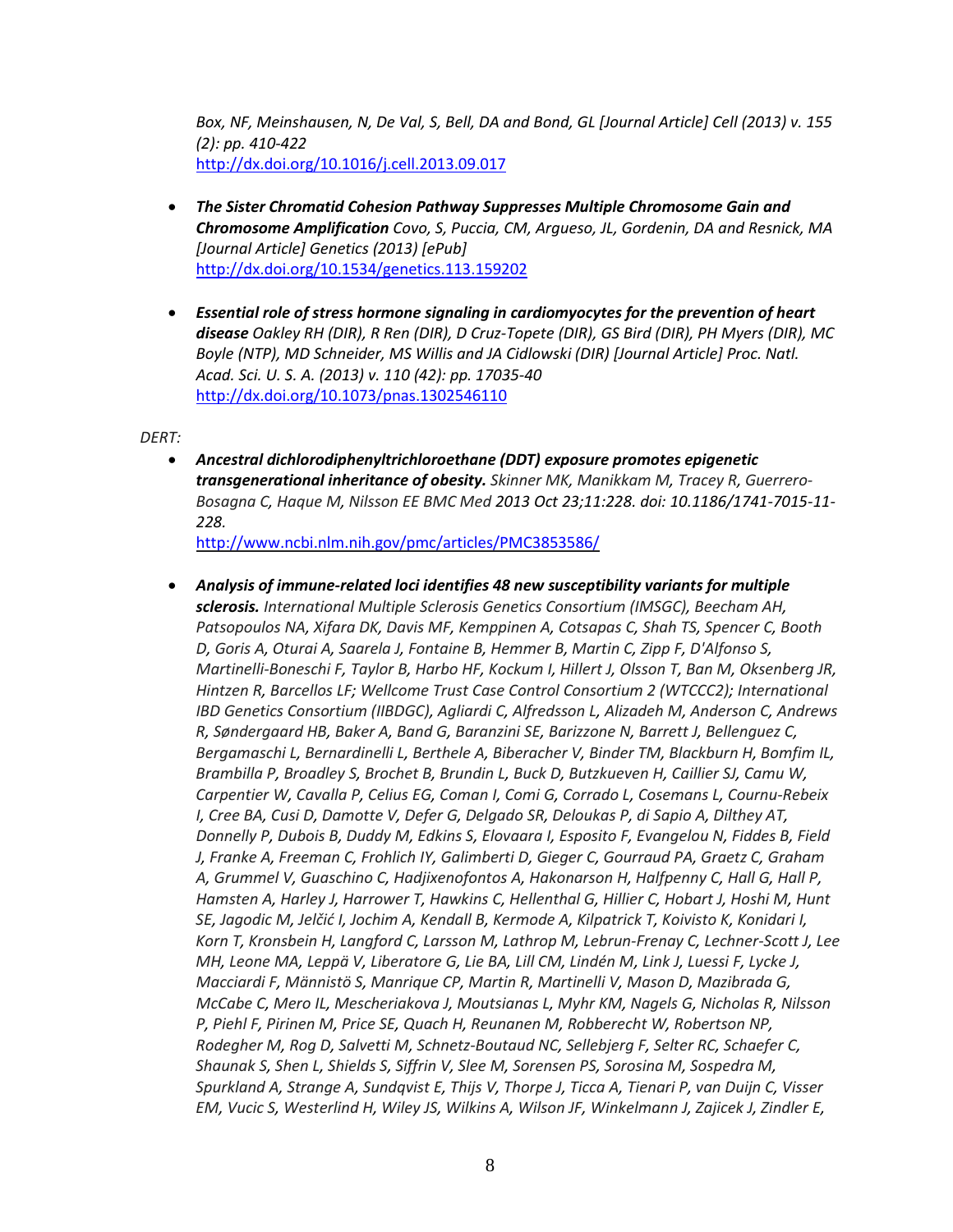*[Haines JL,](http://www.ncbi.nlm.nih.gov/pubmed?term=Haines%20JL%5BAuthor%5D&cauthor=true&cauthor_uid=24076602) [Pericak-Vance MA,](http://www.ncbi.nlm.nih.gov/pubmed?term=Pericak-Vance%20MA%5BAuthor%5D&cauthor=true&cauthor_uid=24076602) [Ivinson AJ,](http://www.ncbi.nlm.nih.gov/pubmed?term=Ivinson%20AJ%5BAuthor%5D&cauthor=true&cauthor_uid=24076602) [Stewart G,](http://www.ncbi.nlm.nih.gov/pubmed?term=Stewart%20G%5BAuthor%5D&cauthor=true&cauthor_uid=24076602) [Hafler D,](http://www.ncbi.nlm.nih.gov/pubmed?term=Hafler%20D%5BAuthor%5D&cauthor=true&cauthor_uid=24076602) [Hauser SL,](http://www.ncbi.nlm.nih.gov/pubmed?term=Hauser%20SL%5BAuthor%5D&cauthor=true&cauthor_uid=24076602) [Compston A,](http://www.ncbi.nlm.nih.gov/pubmed?term=Compston%20A%5BAuthor%5D&cauthor=true&cauthor_uid=24076602) [McVean G,](http://www.ncbi.nlm.nih.gov/pubmed?term=McVean%20G%5BAuthor%5D&cauthor=true&cauthor_uid=24076602) [De Jager P,](http://www.ncbi.nlm.nih.gov/pubmed?term=De%20Jager%20P%5BAuthor%5D&cauthor=true&cauthor_uid=24076602) [Sawcer SJ,](http://www.ncbi.nlm.nih.gov/pubmed?term=Sawcer%20SJ%5BAuthor%5D&cauthor=true&cauthor_uid=24076602) [McCauley JL.](http://www.ncbi.nlm.nih.gov/pubmed?term=McCauley%20JL%5BAuthor%5D&cauthor=true&cauthor_uid=24076602) Nat Genet. 2013 Nov;45(11):1353-60. doi: 10.1038/ng.2770. Epub 2013 Sep 29.* <http://dx.doi.org/10.1038/ng.2770>

- *Prenatal exposure to urban air nanoparticles in mice causes altered neuronal differentiation and depression-like responses. [Davis DA,](http://www.ncbi.nlm.nih.gov/pubmed?term=Davis%20DA%5BAuthor%5D&cauthor=true&cauthor_uid=23734187) [Bortolato M,](http://www.ncbi.nlm.nih.gov/pubmed?term=Bortolato%20M%5BAuthor%5D&cauthor=true&cauthor_uid=23734187) [Godar SC,](http://www.ncbi.nlm.nih.gov/pubmed?term=Godar%20SC%5BAuthor%5D&cauthor=true&cauthor_uid=23734187) [Sander TK,](http://www.ncbi.nlm.nih.gov/pubmed?term=Sander%20TK%5BAuthor%5D&cauthor=true&cauthor_uid=23734187) [Iwata N,](http://www.ncbi.nlm.nih.gov/pubmed?term=Iwata%20N%5BAuthor%5D&cauthor=true&cauthor_uid=23734187) [Pakbin P,](http://www.ncbi.nlm.nih.gov/pubmed?term=Pakbin%20P%5BAuthor%5D&cauthor=true&cauthor_uid=23734187) [Shih JC,](http://www.ncbi.nlm.nih.gov/pubmed?term=Shih%20JC%5BAuthor%5D&cauthor=true&cauthor_uid=23734187) [Berhane K,](http://www.ncbi.nlm.nih.gov/pubmed?term=Berhane%20K%5BAuthor%5D&cauthor=true&cauthor_uid=23734187) [McConnell R,](http://www.ncbi.nlm.nih.gov/pubmed?term=McConnell%20R%5BAuthor%5D&cauthor=true&cauthor_uid=23734187) [Sioutas C,](http://www.ncbi.nlm.nih.gov/pubmed?term=Sioutas%20C%5BAuthor%5D&cauthor=true&cauthor_uid=23734187) [Finch CE,](http://www.ncbi.nlm.nih.gov/pubmed?term=Finch%20CE%5BAuthor%5D&cauthor=true&cauthor_uid=23734187) [Morgan TE.](http://www.ncbi.nlm.nih.gov/pubmed?term=Morgan%20TE%5BAuthor%5D&cauthor=true&cauthor_uid=23734187) PLoS One. 2013 May 29;8(5):e64128. doi: 10.1371/journal.pone.0064128. Print 2013.* <http://dx.doi.org/10.1371/journal.pone.0064128>
- *Prenatal exposure to air pollution, maternal psychological distress, and child behavior. [Perera FP,](http://www.ncbi.nlm.nih.gov/pubmed?term=Perera%20FP%5BAuthor%5D&cauthor=true&cauthor_uid=24101766) [Wang S,](http://www.ncbi.nlm.nih.gov/pubmed?term=Wang%20S%5BAuthor%5D&cauthor=true&cauthor_uid=24101766) [Rauh V,](http://www.ncbi.nlm.nih.gov/pubmed?term=Rauh%20V%5BAuthor%5D&cauthor=true&cauthor_uid=24101766) [Zhou H,](http://www.ncbi.nlm.nih.gov/pubmed?term=Zhou%20H%5BAuthor%5D&cauthor=true&cauthor_uid=24101766) [Stigter L,](http://www.ncbi.nlm.nih.gov/pubmed?term=Stigter%20L%5BAuthor%5D&cauthor=true&cauthor_uid=24101766) [Camann D,](http://www.ncbi.nlm.nih.gov/pubmed?term=Camann%20D%5BAuthor%5D&cauthor=true&cauthor_uid=24101766) [Jedrychowski W,](http://www.ncbi.nlm.nih.gov/pubmed?term=Jedrychowski%20W%5BAuthor%5D&cauthor=true&cauthor_uid=24101766) [Mroz E,](http://www.ncbi.nlm.nih.gov/pubmed?term=Mroz%20E%5BAuthor%5D&cauthor=true&cauthor_uid=24101766) [Majewska](http://www.ncbi.nlm.nih.gov/pubmed?term=Majewska%20R%5BAuthor%5D&cauthor=true&cauthor_uid=24101766)  [R.](http://www.ncbi.nlm.nih.gov/pubmed?term=Majewska%20R%5BAuthor%5D&cauthor=true&cauthor_uid=24101766) Pediatrics. 2013 Nov;132(5):e1284-94. doi: 10.1542/peds.2012-3844. Epub 2013 Oct 7.*  <http://pediatrics.aappublications.org/content/132/5/e1284.long>
- *Maternal engineered nanomaterial exposure and fetal microvascular function: does the Barker hypothesis apply? [Stapleton PA,](http://www.ncbi.nlm.nih.gov/pubmed?term=Stapleton%20PA%5BAuthor%5D&cauthor=true&cauthor_uid=23643573) [Minarchick VC,](http://www.ncbi.nlm.nih.gov/pubmed?term=Minarchick%20VC%5BAuthor%5D&cauthor=true&cauthor_uid=23643573) [Yi J,](http://www.ncbi.nlm.nih.gov/pubmed?term=Yi%20J%5BAuthor%5D&cauthor=true&cauthor_uid=23643573) [Engels K,](http://www.ncbi.nlm.nih.gov/pubmed?term=Engels%20K%5BAuthor%5D&cauthor=true&cauthor_uid=23643573) [McBride CR,](http://www.ncbi.nlm.nih.gov/pubmed?term=McBride%20CR%5BAuthor%5D&cauthor=true&cauthor_uid=23643573) [Nurkiewicz TR.](http://www.ncbi.nlm.nih.gov/pubmed?term=Nurkiewicz%20TR%5BAuthor%5D&cauthor=true&cauthor_uid=23643573) Am J Obstet Gynecol. 2013 Sep;209(3):227.e1-11. doi: 10.1016/j.ajog.2013.04.036. Epub 2013 Apr 30.* <http://www.sciencedirect.com/science/article/pii/S0002937813004705>
- *Temporal comparison of PBDEs, OH-PBDEs, PCBs, and OH-PCBs in the serum of second trimester pregnant women recruited from San Francisco General Hospital, California. [Zota](http://www.ncbi.nlm.nih.gov/pubmed?term=Zota%20AR%5BAuthor%5D&cauthor=true&cauthor_uid=24066858)  [AR,](http://www.ncbi.nlm.nih.gov/pubmed?term=Zota%20AR%5BAuthor%5D&cauthor=true&cauthor_uid=24066858) [Linderholm L,](http://www.ncbi.nlm.nih.gov/pubmed?term=Linderholm%20L%5BAuthor%5D&cauthor=true&cauthor_uid=24066858) [Park JS,](http://www.ncbi.nlm.nih.gov/pubmed?term=Park%20JS%5BAuthor%5D&cauthor=true&cauthor_uid=24066858) [Petreas M,](http://www.ncbi.nlm.nih.gov/pubmed?term=Petreas%20M%5BAuthor%5D&cauthor=true&cauthor_uid=24066858) [Guo T,](http://www.ncbi.nlm.nih.gov/pubmed?term=Guo%20T%5BAuthor%5D&cauthor=true&cauthor_uid=24066858) [Privalsky ML,](http://www.ncbi.nlm.nih.gov/pubmed?term=Privalsky%20ML%5BAuthor%5D&cauthor=true&cauthor_uid=24066858) [Zoeller RT,](http://www.ncbi.nlm.nih.gov/pubmed?term=Zoeller%20RT%5BAuthor%5D&cauthor=true&cauthor_uid=24066858) [Woodruff TJ.](http://www.ncbi.nlm.nih.gov/pubmed?term=Woodruff%20TJ%5BAuthor%5D&cauthor=true&cauthor_uid=24066858) Environ Sci Technol. 2013 Oct 15;47(20):11776-84. doi: 10.1021/es402204y. Epub 2013 Sep 25.* <http://pubs.acs.org/doi/abs/10.1021/es402204y>
- *Interplay between polymorphisms and methylation in the H19/IGF2 gene region may contribute to obesity in Mexican-American children M. A. Hernández-Valero, J. Rother, I. Gorlov, M. Frazier and O. Gorlova [Journal Article] Journal of Developmental Origins of Health and Disease (2013) v. 4 (6): pp. 499-506*  <http://dx.doi.org/10.1017/s204017441300041x>
- *Co-benefits of mitigating global greenhouse gas emissions for future air quality and human health West, JJ, Smith, SJ, Silva, RA, Naik, V, Zhang, YQ, Adelman, Z, Fry, MM, Anenberg, S, Horowitz, LW and Lamarque, JF [Journal Article] Nat. Clim. Chang. (2013) v. 3 (10): pp. 885-889*  <http://dx.doi.org/10.1038/nclimate2009>

### **NIEHS News and Highlights**

### *Data Management and Technology*

*Comparative Toxicogenomics Database*. Funded in part by NIEHS, scientists at the pharmaceutical corporation Pfizer Inc. and academic researchers affiliated with the [Comparative Toxicogenomics](http://ctdbase.org/)  [Database \(CTD\) h](http://ctdbase.org/)ave integrated information about the toxicity of more than 1,200 pharmaceuticals into this publicly available research resource. The database provides chemical-gene-disease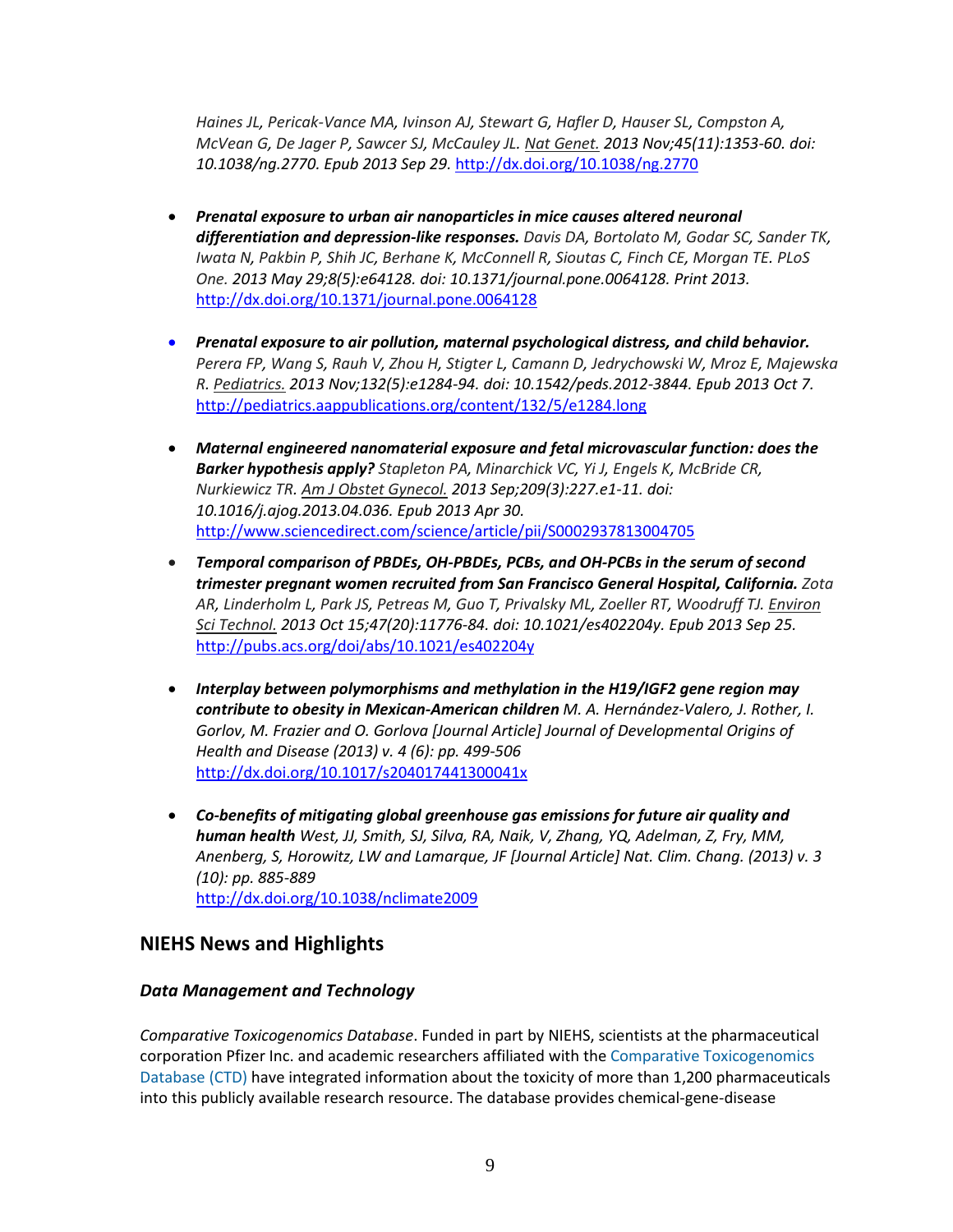information and associated functional and pathway data. The Pfizer collaboration specifically added data for chemicals that may be involved in cardiovascular, neurological, kidney, and liver disorders. Molecular toxicologis[t Carolyn Mattingly, Ph.D.,](http://harvest.cals.ncsu.edu/biology/index.cfm?pageID=4824&ID=2358) associate professor at North Carolina State University and lead researcher on the study has been directing the development of the CTD with NIEHS support since 2001. According to Mattingly, this is the only database out there that connects mechanisms of chemical action to potential impacts on human health.

*Chemical Screening Data.* On December 17, the U.S. Environmental Protection Agency (EPA) released new chemical screening information on 1,800 chemicals found in industrial and consumer products, food additives, and drugs. These data were gathered through the NTP-led, interagency Tox21 collaboration.

*NTP Nonneoplastic Lesions Atlas.* As we know, nonneoplastic diseases are a major cause of morbidity and mortality in humans, and many of these are thought to have environmental causes. The NTP Nonneoplastic Lesion Atlas (NNLA) has just been launched online at [http://ntp.niehs.nih.gov/nnl/index.htm.](http://ntp.niehs.nih.gov/nnl/index.htm) This resource, developed by an NTP team led by Mark Cesta, Ph.D., provides diagnostic guidelines for standardizing the terminology of microscopic nonneoplastic lesions in rats and mice to improve the understanding of nonneoplastic lesions and their relevance to human environmental diseases. The NNLA is intended as a dynamic document that will be updated periodically to reflect evolving scientific consensus.

#### *NIEHS-NCATS-UNC DREAM Toxicogenetics Challenge Winners.*

An innovative crowd-sourced computational challenge, the DREAM Toxicogenetics Challenge was launched June 11. DREAM stands for Dialogue for Reverse Engineering Assessments and Methods, and is a joint effort of Sage Bionetworks, NIEHS, the University of North Carolina at Chapel Hill, and the NIH National Center for Advancing Translational Sciences. The goal of the three-month challenge was to find better ways to predict the toxicity of chemicals, and to increase understanding of how a person's individual genetics can influence cytotoxic response of exposure to widely used chemicals using a specific set of genomic and cytotoxicity data. The DREAM challenge included two subchallenges. Subchallenge 1 involved using the supplied data to accurately predict individual responses to compound exposure, based on genomic information. Subchallenge 2 called for development of a model to accurately predict how a particular population would respond to certain types of chemicals. Teams from the same institution, the Quantitative Biomedical Research Center [\(QBRC\)](http://qbrc.swmed.edu/) at the University of Texas Southwestern Medical Center, were named best performer in both of the subchallenges. Results of the challenge will be published in *Nature Biotechnology*.

*IOM Roundtable Meeting on EH Data Sharing.* A March 19 IOM Roundtable on Environmental Health Sciences, Research, and Medicine will focus on "Principles and Best Practices for Sharing Data from Environmental Health Research." This workshop will provide a concise summary of recent history of drivers around data sharing and the current status of federal actions within legislative, administrative, and judicial systems, and highlight the dynamics of how data-sharing changes dramatically depending on the type of study and data involved. The Roundtable is collaborating with the NRC Committee on Science, Technology, and Law (CSTL) to develop this workshop. Registration for the workshop is at [http://www.iom.edu/Activities/Environment/EnvironmentalHealthRT.aspx,](http://www.iom.edu/Activities/Environment/EnvironmentalHealthRT.aspx) and the meeting will be webcast as well.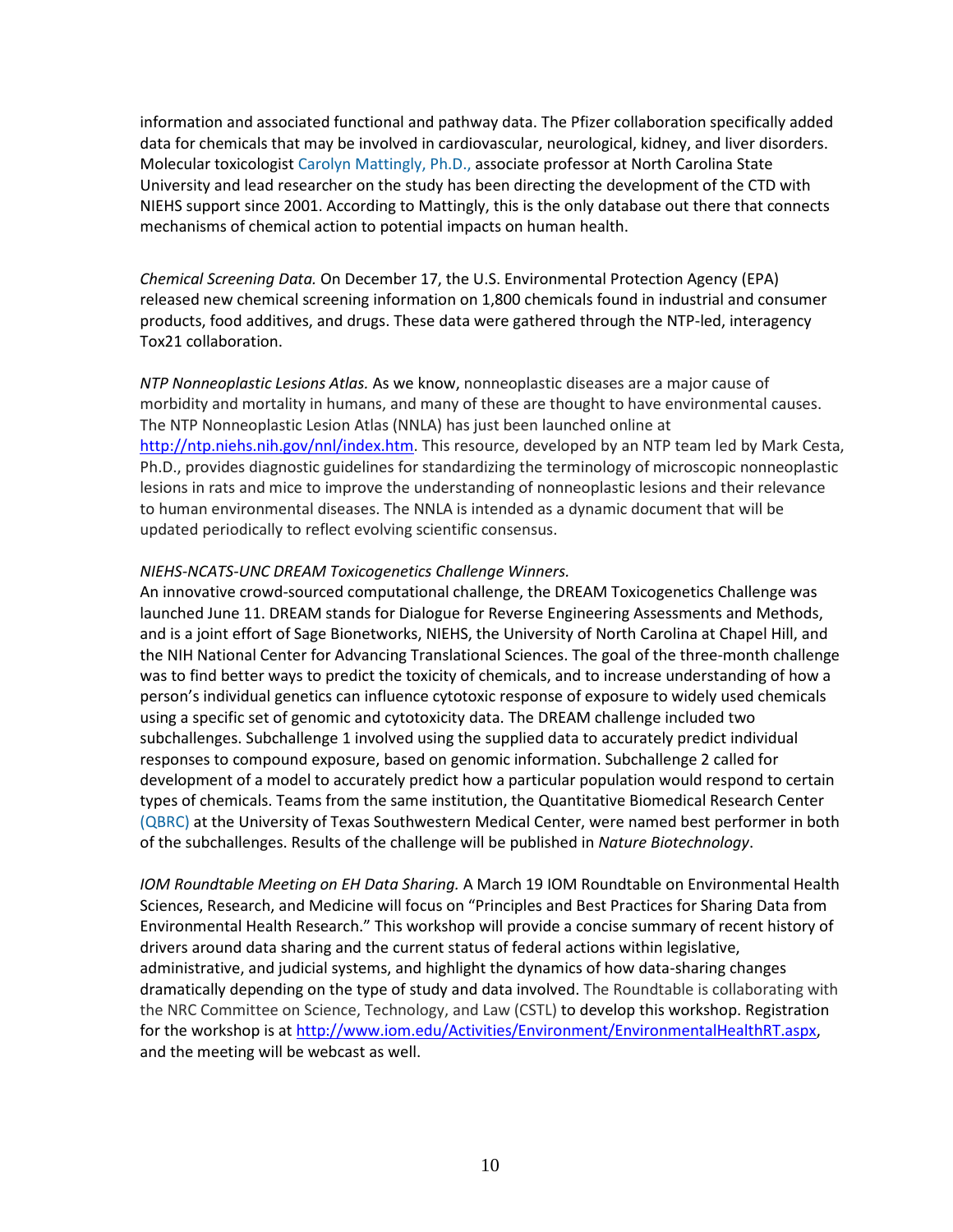## **Meetings and Events**

On September 24, members of the Interagency Coordinating Committee on the Validation of Alternative Methods [\(ICCVAM\)](http://iccvam.niehs.nih.gov/) presented a new vision and direction to their external advisors, the **Scientific Advisory Committee on Alternative Toxicological Method[s \(SACATM\).](http://ntp.niehs.nih.gov/go/167)** The interagency agenda will now be driven by the partner regulatory agencies, rather than directed by NIEHS. Plans include setting immediate priorities, improving communications with stakeholders and the public, and exploring new paradigms to validate and use alternative toxicological methods.

More than 250 researchers, trainees, and administrators from across the nation gathered October 15-17 in Baton Rouge, LA, for the **Superfund Research Program (SRP) Annual Meeting.** Louisiana State University provided a forum for discussing new research, technology, communication, and community engagement in critical areas related to the SRP mission. Scientific sessions focused on halogenated pollutants; emerging contaminants and pollutant mixtures; developmental and other human health effects; and arsenic and heavy metals.

NIEHS scientists and staff helped organize and participated in the **Research Triangle Park Environmental Health Collaborative Climate and Health Summit**, held in Raleigh, October 29-30. The workshop brought together area government officials, scientists, advocates, policy makers, and other parties interested in discussing what the particular effects of climate change will be for North Carolina and how the state might apply lessons learned at the regional and federal level to address them.

More than 1,000 scientists gathered at the **Gulf of Mexico Oil Spill and Ecosystem Science Conference** in Mobile, AL, on January to share what they've learned so far about the 2010 Deepwater Horizon oil spill and its effects on the environment and communities. The event was sponsored by BP's Gulf of Mexico Research Initiative (GoMRI), along with 13 other organizations, including NIEHS, and was the first public presentation of research findings. Messages from the meeting included that: that emergency response plans should allow research efforts to begin on day one of a disaster. Second, researchers should collect as much data about the people as they do about the biophysical environment. And third, response and research must address the human dimension, including health, economic, and social stressors.

2013 marked the 15<sup>th</sup> anniversary of the **Children's Environmental Health and Disease Prevention [Research Centers](http://www.niehs.nih.gov/news/newsletter/2013/12/spotlight-anniversary/index.htm)**, which are jointly funded by NIEHS and EPA. At the celebration and annual meeting in Washington DC, October 29-30, more than a dozen sessions and presentations included remarks from more than 40 experts. Topics included food safety, air pollution, chemicals in consumer products, brain function, and a variety of disease areas. Continued and enhanced collaboration and communication were also strong messages of the meeting.

Despite significant travel restrictions on federal scientists that affected the number who could attend the **American Public Health Association** annual meeting **in** Boston, November 2-6, NIEHS still contributed significantly to a variety of sessions. Staff from programs such as PEPH and WETP showed how these programs line up well with the meeting theme "Think Global, Act Local."

On November 7th and 8th, the NIEHS-supported **IOM Roundtable on Environmental Health Sciences, Research, and Medicine** held a workshop in Washington, DC, to discuss approaches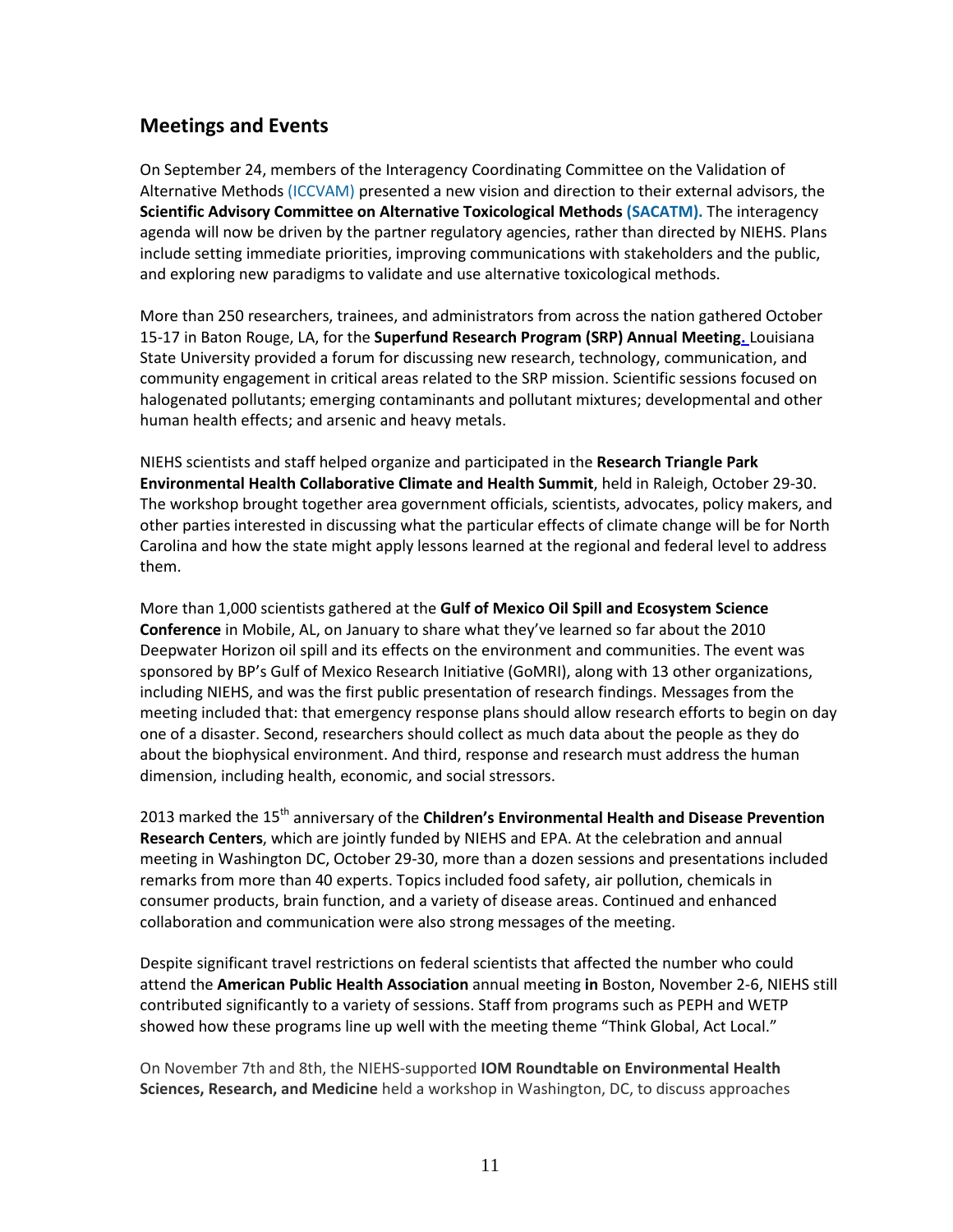related to identifying and reducing potential environmental public health risks to new and existing industrial chemicals present in society. Industrial chemicals include chemicals used in industrial processes or commercial products, not including those found in food, pesticides, or pharmaceuticals. Through presentations and discussions, the workshop examined successes and areas for improvement within current regulatory programs for assessing industrial chemical safety, frameworks for chemical prioritization to inform targeted testing and risk management strategies, concepts of sustainability and green chemistry that support the design and use of safer alternatives, and efforts to reduce the risk of chemicals in our society.

The 10<sup>th</sup> anniversary of the **Breast Cancer and the Environment Research Program** (BCERP) was celebrated at the November 7-8 annual meeting in Madison, WI, featuring a keynote address by NIEHS Director Emeritus Ken Olden, Ph.D., and a concluding session talk by NIEHS and NTP Director Linda Birnbaum, Ph.D. Olden focused on the original vision for BCERP and Birnbaum looked ahead, building on program accomplishments to advance toward a 21st century agenda.

The **Genetics and Environmental Mutagenesis Society** annual meeting was held November 14 in RTP with support from NIEHS. The meeting was organized around the theme "Exploiting the DNA damage response to prevent and cure cancer." Speakers from Duke, UNC, and Wake Forest University discussed advances in DNA repair, the bioavailability of chemotherapeutics, and the role of the circadian clock in environmental carcinogenesis

## **Upcoming Meetings and Events**

- Global Environmental & Occupational Health Network Meeting, February 25-26, NIH Bethesda, MD
- NIEHS Arsenic Workshop, March 3-4, Research Triangle Park,
- Society of Toxicology, March 23-27, Phoenix, AZ
- Virtual Forum on Autism and the Environment, April 22, online
- CLARITY-BPA Grantee Meeting, May, NIEHS

## **Awards and Recognition**

*NIEHS Awardees:*

- Linda Birnbaum, PhD, was honored at the American Public Health Association meeting in October with the 2013 Homer N. Calver Award. The award, given in honor of Calver, an environmental scientist and APHA leader, recognizes exemplary environmental health leadership. Birnbaum's accompanying lecture was titled, "When Environmental Chemicals Act Like Uncontrolled Medicine."
- Industrial hygienist Sharon Beard was honored by the American Public Health Association with the 2013 Lorin Kerr Award for her 19 years of leadership in the Worker Education and Training Program, particularly of the highly regarded Minority Worker Training Program. Since 1995, this program has trained more than 10,000 minority workers in environmental remediation and related fields.
- The Pacific Basin Consortium for Environment and Health (PBC) selected Superfund Research Program Director William Suk, Ph.D., to receive its inaugural Chairman's Award. The award, presented at the 15th International Conference of the PBC September 24-27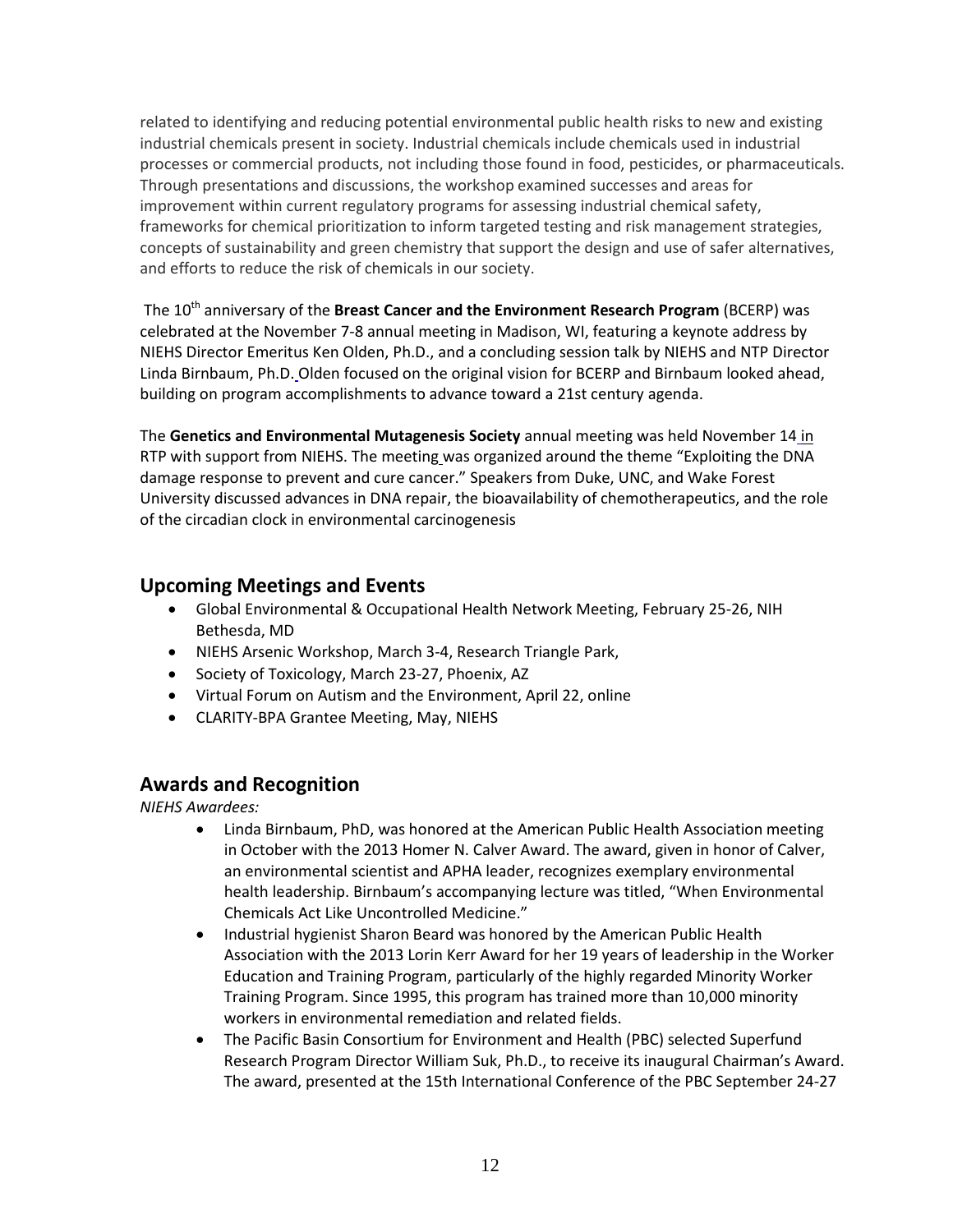in Honolulu, recognized Suk's contribution to reshaping the PBC to focus more on global environmental health, with particular emphasis on children's health.

- Two NIEHS scientists recently were granted tenure by the NIH Central Tenure Committee. Honglei Chen, M.D., Ph.D., is head of the Aging and Neuroepidemiology Group in the Epidemiology Branch. Michael Fessler, M.D., is lead researcher in the Clinical Investigation of Host Defense Group in the Laboratory of Respiratory Biology.
- At the Institute's  $11<sup>th</sup>$  Annual Science Day on November 7, Dale Sandler, Ph.D., principal investigator and chief of the Epidemiology Branch, was named Mentor of the Year. Steven Roberts, Ph.D., an Intramural Research Training Award fellow in the Chromosome Stability Group, was named Fellow of the Year.
- Former NTP geneticist Jack Bishop, Ph.D., who retired in 2012 after 40 years of federal service, has been named by the Environmental Mutagenesis and Genomics Society as the winner of its 2013 Alexander Hollaender Award, which recognizes outstanding contributions in the application of the principles and techniques of environmental mutagenesis to the protection of human health.

#### *NIEHS-related Awardees:*

- Louisiana State University chemist and Superfund Research Program Center Director Barry Dellinger, Ph.D., has been awarded the 2014 American Chemical Societ[y Award](http://www.acs.org/content/acs/en/funding-and-awards/awards/national/bytopic/acs-award-for-creative-advances-in-environmental-science-and-technology.html) for Creative Advances in Environmental Science and Technology for his pioneering research on the sources, origin, and environmental chemistry of combustion-generated polychlorinated dibenzo-p-dioxins and polychlorinated dibenzofurans.
- John Froines, Ph.D., associate director of the NIEHS-funded Southern California Environmental Health Sciences Center, received the 2013 Ramazzini Award given by the Collegium Ramazzini. The award honors Italian physician and University of Modena Professor Bernardino Ramazzini (1633-1714), who authored one of the seminal works of occupational medicine, De Morbis Artificum Diatriba (Diseases of Workers).
- The NIEHS Superfund Research Program (SRP) has selected Corin Hammond, a doctoral student at the University of Arizona, as the 16th recipient of the annual Karen Wetterhahn Memorial Award. The award, which recognizes outstanding SRP graduates and postdoctoral researchers, acknowledges Hammond for her research contributions to stabilize metals in mining waste sites, and to reverse the damage in nearby soils.

### **News from Building 1**

### **Data Reproducibility**

In a January 30 commentary in *Nature*, NIH Director Dr. Francis Collins and Principal Deputy Director Dr. Lawrence Tabak laid out an initiative for NIH to restore the self-correcting, or checks and balances nature of preclinical research, which many believe is currently failing. Collins and Tabak cited a number of reasons for problems with the system: poor training of researchers in experimental design; withholding by scientists of research details to maintain a competitive edge; increased emphasis on making provocative statements rather than presenting technical details; publications that do not report basic elements of experimental design; overvaluation of publications in high profile journals; and lack of publication of negative findings. The authors said that preclinical work, particularly that involving animal models, seems to be the most susceptible to these types of concerns.